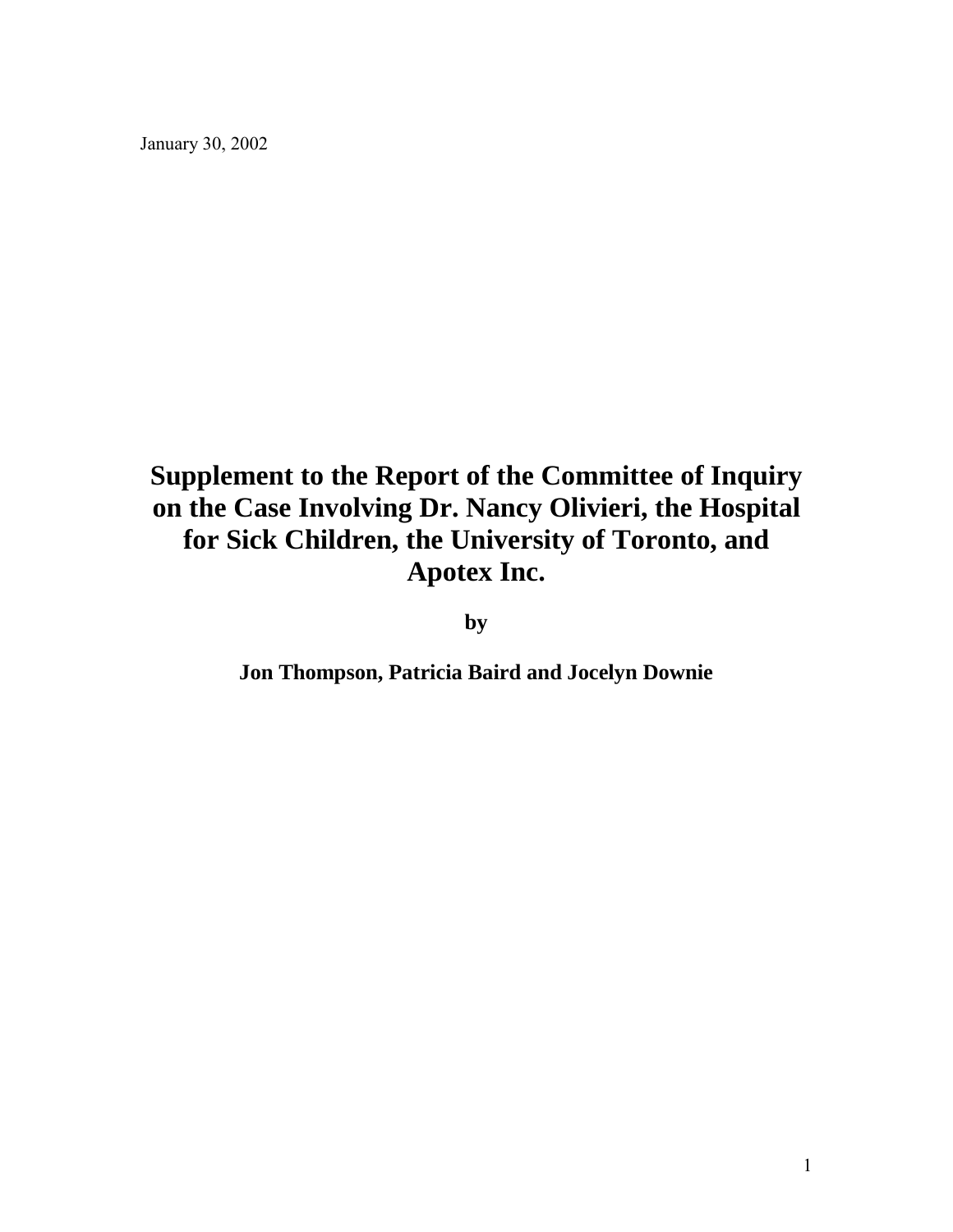# **Supplement to the Report of the Committee of Inquiry on the Case Involving Dr. Nancy Olivieri, the Hospital for Sick Children, the University of Toronto, and Apotex Inc.**

#### **by**

### **Jon Thompson, Patricia Baird and Jocelyn Downie**

## **CONTENTS**

- A. Background
- B. Purpose
- C. Appeal Board Report
- D. Complaints Committee Report
- E. The Dean's Decision
- F. Naimark Commentary
- G. Exoneration of Dr. Olivieri
- H. Findings and Conclusions

The purpose of this Supplement is to discuss decisions by three independent bodies issued after the Report of the Committee of Inquiry was published on October 26, 2001, and a Commentary on the Report of the Committee of Inquiry published in December 2001.

#### **A. Background**

The dispute between Dr. Nancy Olivieri and Apotex Inc. began in 1996, when Apotex attempted to deter her from informing patients and others of a treatment risk she had identified in a trial the company sponsored. Dr. Olivieri, a specialist in hematology and internal medicine, is a Professor of Pediatrics and Medicine in the University of Toronto, and a staff physician in the Hospital for Sick Children (HSC). She had been conducting clinical trials of Apotex's iron-chelation drug deferiprone (L1) with two groups of transfusion-dependent thalassemia patients, when the unexpected risk was identified. Apotex terminated the clinical trials and issued warnings of legal action should Dr. Olivieri inform patients or others of the risk. The resulting controversy widened and became public two years later, when many HSC scientists and physicians raised concerns that neither the Hospital, nor the University, had provided effective support for the ethical principles at stake or for Dr. Olivieri's rights against actions by Apotex.

In September 1998, with adverse publicity continuing, the Hospital's Board of Trustees agreed to demands for an external review of the facts and circumstances giving rise to the controversy. The Board unilaterally contracted with Dr. Arnold Naimark to conduct the review and asked him to report within three months. Two months later, Dr. Naimark engaged Drs. Bartha Knoppers and Frederick Lowy to assist him in completing his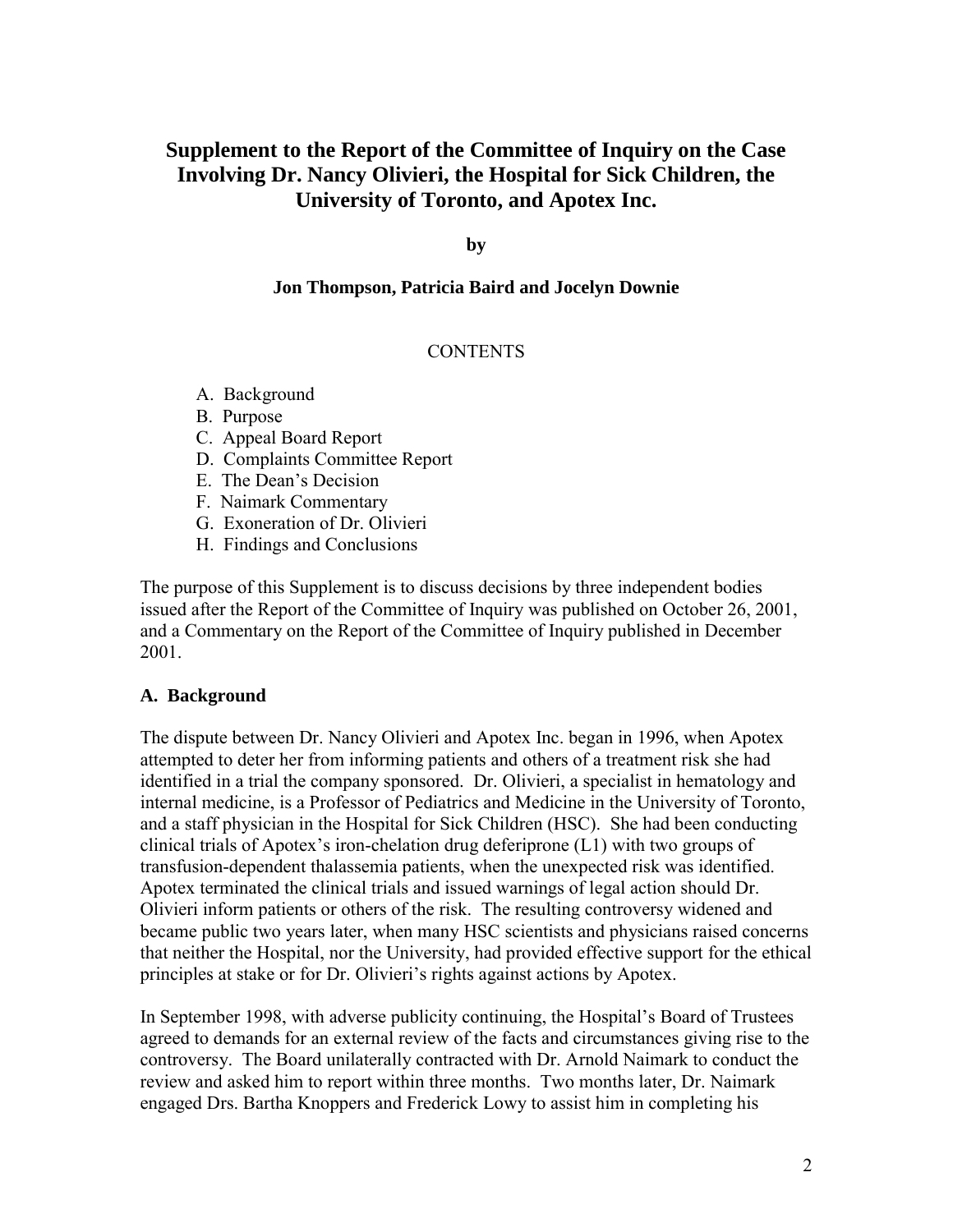review. Dr. Olivieri decided not participate in this Review as the conditions of a negotiated agreement for her participation were not met. Dr. Naimark's report, "Clinical Trials of L1 (Deferiprone) at The Hospital for Sick Children – A Review of Facts and Circumstances" (hereinafter the "Naimark Report"), said that Dr. Olivieri had failed in a purported obligation to report a second unexpected risk of the drug L1 to the Hospital's Research Ethics Board (REB) in a timely fashion. She had identified this risk during the non-trial Emergency Drug Release (EDR) L1 treatment period that followed Apotex's termination of both Toronto L1 trials. Dr. Olivieri disputed this finding in the Naimark Report, noting that the patients were not under REB jurisdiction during this period, and that she had in fact informed the patients and all others she was obligated to inform.

The controversy intensified when, on December 9, 1998, the same day it released the Naimark Report, the HSC Board of Trustees referred questions about Dr. Olivieri's conduct to the Hospital's disciplinary body, the Medical Advisory Committee (MAC). The MAC then received allegations against Dr. Olivieri which were not disclosed to her. The allegations were put forward principally by Dr. Gideon Koren, who had been Dr. Olivieri's co-investigator in the L1 trials, together with Dr. Hugh O'Brodovich, HSC's Pediatrician-in-Chief. The allegations were believed by the MAC and the Board, and in April 2000, HSC in a press conference referred the MAC's allegations against Dr. Olivieri to the Complaints Committee of the College of Physicians and Surgeons of Ontario (CPSO), and to the University's Faculty of Medicine.

During the period of the Naimark Review and the subsequent MAC investigation, Dr. Koren made a series of efforts to discredit Dr. Olivieri: in testimony to the Naimark Review; in testimony to the MAC; and in a series of anonymous letters to the press and others directed against Dr. Olivieri and three of her supporters, Drs. Helen Chan, Peter Durie and Brenda Gallie. After Drs. Chan, Durie, Gallie and Olivieri lodged complaints against Dr. Koren with the Hospital and the University about the anonymous letters, Dr. Koren lied persistently to conceal his actions as author of the letters. He later admitted responsibility, but only after Drs. Chan, Durie, Gallie and Olivieri obtained DNA evidence identifying him as the author. Drs. Chan, Durie, Gallie lodged complaints against Dr. Koren with the CPSO Complaints Committee.

As the dispute continued to escalate in 1999, the Canadian Association of University Teachers (CAUT) established a Committee of Inquiry, whose members were Drs. Patricia Baird, Jocelyn Downie and Jon Thompson (Chair). The members agreed to serve provided measures were implemented to ensure their independence, and they served without remuneration.

On October 26, 2001, following the completion of a two-year investigation, the Report of the Committee of Inquiry was published.<sup>1</sup> The Report exonerated Dr. Olivieri and faulted the University and the Hospital for not providing effective support for the principles at stake or for Dr. Olivieri's rights. The Report faulted Apotex for its attempts to prevent disclosure of information on risks of L1. The Report faulted Apotex also for its attempts to discredit Dr. Olivieri in its efforts to obtain regulatory approval to market L1. The Report faulted Dr. Koren for dishonesty in attempts to discredit Dr. Olivieri, and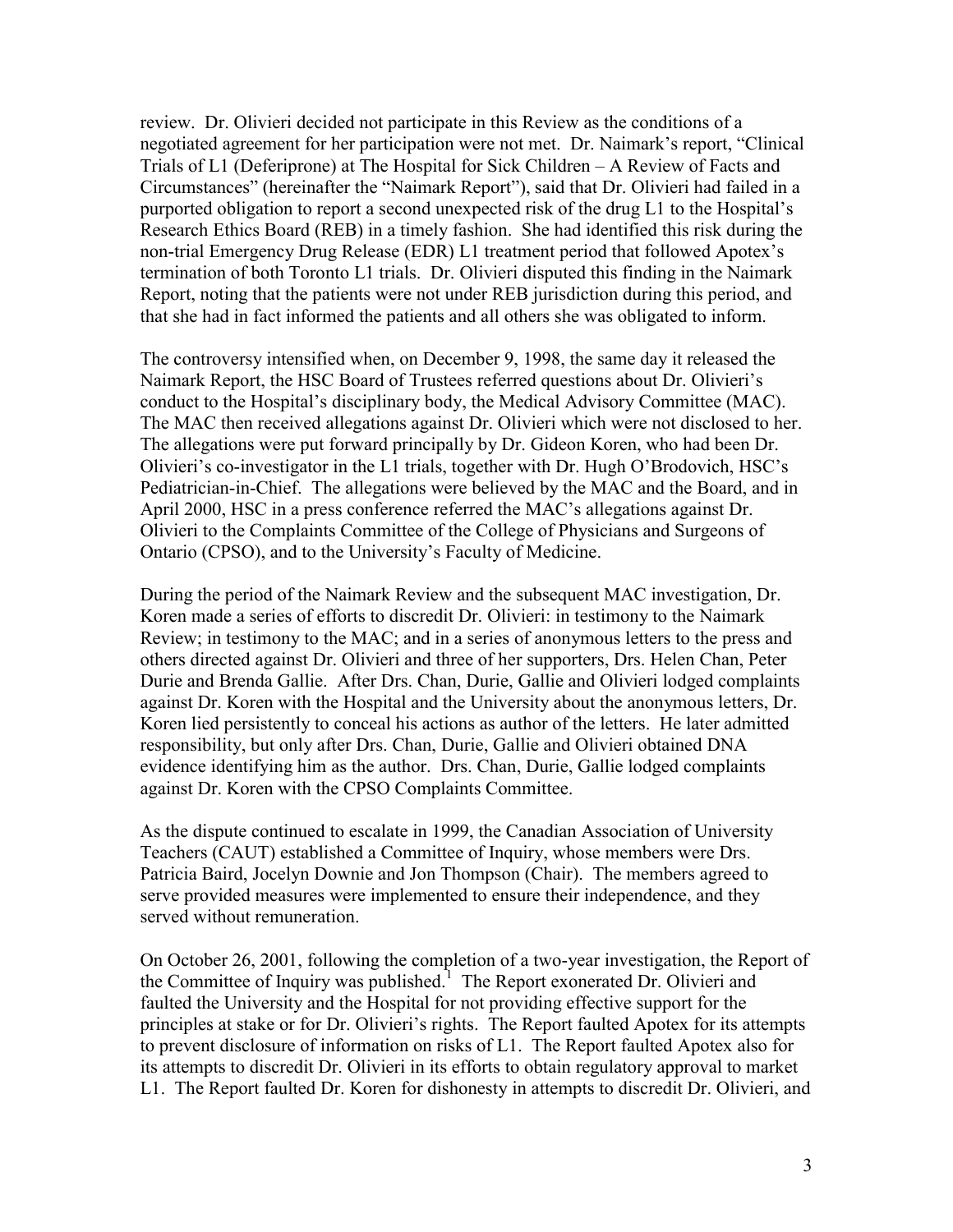for scientific misconduct in connection with his publication of findings on L1. The Report faulted CAUT and the University of Toronto Faculty Association for not intervening in the case until three months after they first learned of it. In addition, the Committee's Report criticized the Naimark Report on a number of grounds, and criticized the MAC and the HSC Board for the unfairness of the MAC process.

# **B. Purpose of this Supplement**

During the three months following the publication of the Report of the Committee of Inquiry, three independent bodies issued decisions, each relating to some of the subject matter of the Report of the Committee of Inquiry. Each of these three decisions confirms the findings in the Report of the Committee of Inquiry on the matters discussed in common. In addition, a Commentary on the Report of the Committee of Inquiry was published by the authors of the Naimark Report. The purpose of this Supplement is to discuss these four documents. The three decision documents are:

- The Report (with decision and reasons) of the Health Professions Appeal and Review Board of Ontario concerning a complaint against Dr. Gideon Koren filed with the Complaints Committee of the CPSO by Drs. Helen Chan, Peter Durie and Brenda Gallie. The Report of the Appeal and Review Board is dated October 11, 2001, but was issued to the parties on or about October 26, 2001. It did not become public until it was the subject of a newspaper article on November 22, 2001.<sup>2</sup> (This will be referred to as "Appeal Board Report.")
- The Report (with decision and reasons) issued December 19, 2001 by the Complaints Committee of the College of Physicians and Surgeons of Ontario (CPSO) on the allegations lodged by the Hospital for Sick Children (HSC) against Dr. Nancy Olivieri with  $CPSO<sup>3</sup>$  (This will be referred to as "Complaints Committee Report.")
- A written decision issued January 7, 2002 by Dr. David Naylor, Dean of the Faculty of Medicine and Vice Provost for Relations with Health Care Institutions of the University of Toronto, on the allegations lodged by HSC against Dr. Olivieri with the University.<sup>4</sup> (This will be referred to as "Dean's Decision.")

The Commentary is:

• "Commentary - On selected aspects of the Report of the Canadian Association of University Teachers Committee of Inquiry on the Case of Dr. Nancy Olivieri, the Hospital for Sick Children, the University of Toronto and Apotex Inc.," by the authors of the Naimark Report, the Reviewer Dr. Arnold Naimark and his two Associate Reviewers, Drs. Bartha Maria Knoppers and Frederick H. Lowy. It is dated "December 2001" and is posted on the HSC website.<sup>5</sup> (This will be referred to as "Naimark Commentary.")

The following additional abbreviations are used: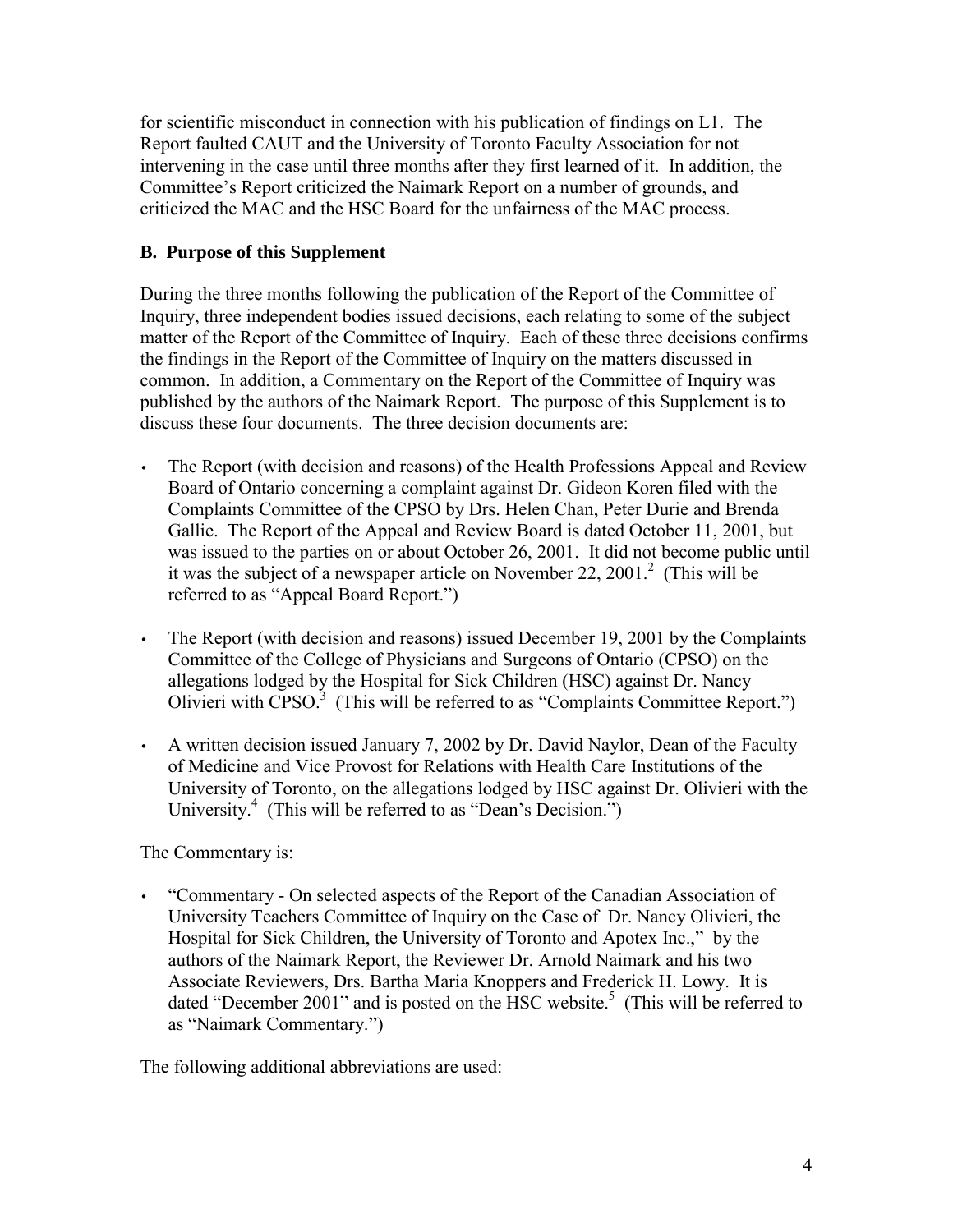"Naimark Report" = Report titled "Clinical Trials of L1 (Deferiprone) at The Hospital for Sick Children – A Review of Facts and Circumstances," published December 9, 1998

"Inquiry Report" = "Report of the Committee of Inquiry on the Case Involving Dr. Nancy Olivieri, the Hospital for Sick Children, the University of Toronto, and Apotex Inc.," published October 26, 2001

In this Supplement, since the Dean's Decision to dismiss the allegations against Dr. Olivieri was contingent on and followed the decision of the CPSO Complaints Committee, we mainly discuss the other three of the four recently issued documents: the Appeal Board Report on Dr. Koren, the Complaints Committee Report on Dr. Olivieri, and the Naimark Commentary on the Inquiry Report.

## **C. The Report (with decision and reasons) of the Health Professions Appeal and Review Board of Ontario concerning a complaint against Dr. Gideon Koren filed with the Complaints Committee of the CPSO by Drs. Helen Chan, Peter Durie and Brenda Gallie [Appeal Board Report]**

Drs. Chan, Durie and Gallie lodged complaints against Dr. Koren regarding the anonymous letters and other matters with the CPSO Complaints Committee. The Complaints Committee found Dr. Koren's conduct in the matter of the anonymous letters unprofessional and required that he attend at CPSO "to be cautioned," but held that "it would not serve the best interest of either the public or the profession to refer this matter [Dr. Koren's conduct] to the [CPSO] Discipline Committee."<sup>6</sup> In reaching this decision, the Complaints Committee cited, among other things, the fact that Dr. Koren had already been disciplined by HSC.<sup>\*</sup>

Drs. Chan, Durie and Gallie considered this decision to be inappropriate and appealed it to the Health Professions Appeal and Review Board of Ontario. The Appeal and Review Board found that:

[T]he [anonymous] letters [by Dr. Koren] ... are shocking and outrageous, and constitute serious professional misconduct. … They … are inflammatory. They are of a bizarre nature. It would be reasonable for the Complainants to be fearful and intimidated. … The letter-writing … had the context of being planned and deliberate. Dr. Koren then maintained his denial [of authorship] throughout investigations until … DNA [identified him] … .

The Board finds that Dr. Koren's conduct in relation to the letters is inexcusable … and for reasons stated, the Board concludes that Dr. Koren has committed an act of professional misconduct, namely conduct unbecoming a physician.<sup>7</sup>

 $\overline{a}$ 

<sup>∗</sup> On April 11, 2000, the University of Toronto and the Hospital for Sick Children imposed disciplinary action on Dr. Koren for "gross misconduct," including persistent "lying," in connection with the anonymous letters. The University and the Hospital said that his actions constituted "sufficient grounds for dismissal," but they did not dismiss him, and imposed lesser penalties instead. (See Inquiry Report, section  $5R(3)$  and  $5R(4)$  for a discussion and citations.)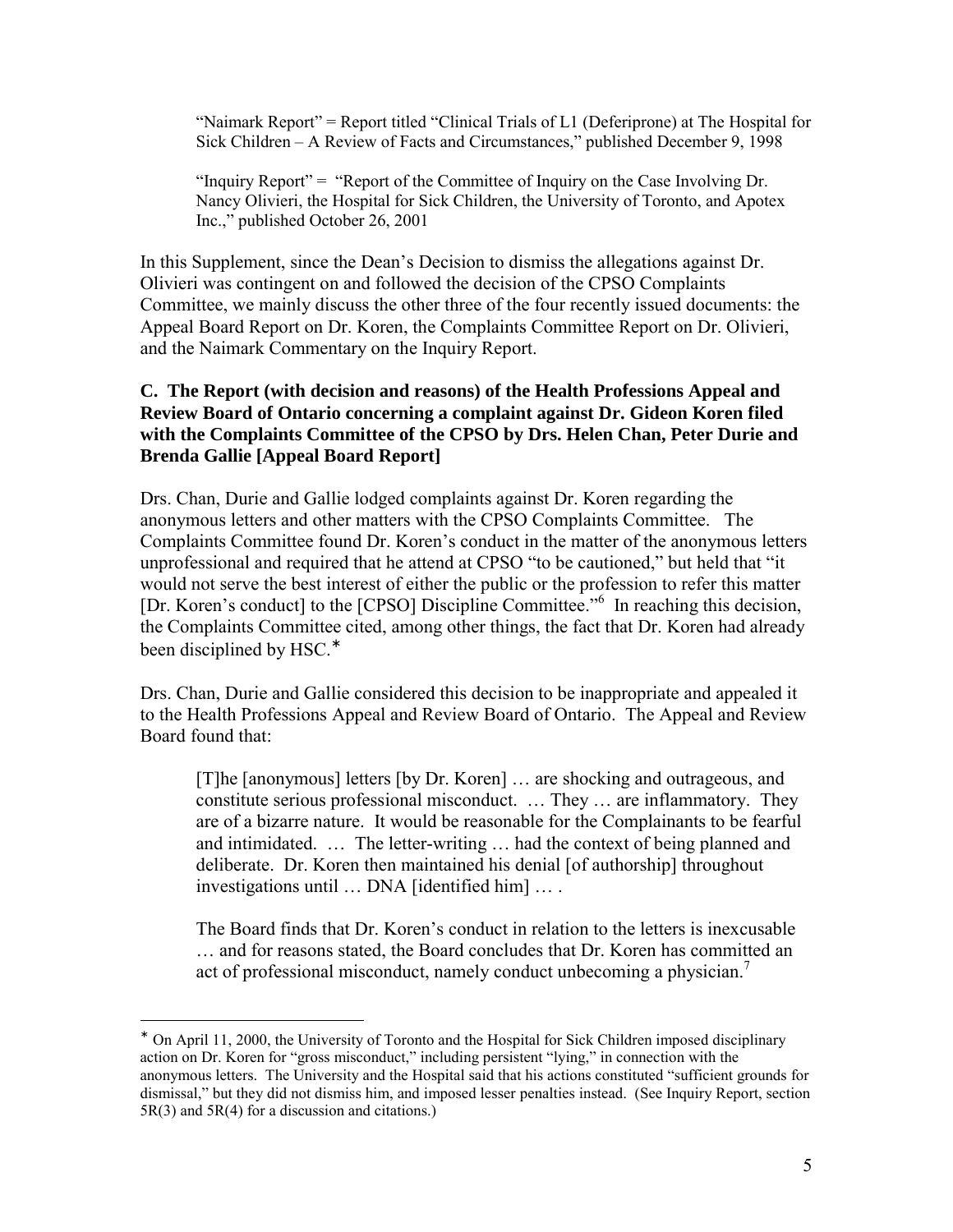The Appeal Board Report found that the Complaints Committee had erred in considering that the discipline imposed on Dr. Koren by HSC and the University should be a significant factor in its decision. The Appeal Board Report said that:

The [Complaints] Committee, on behalf of the College [CPSO], has a responsibility to express a public concern. The anonymous letter-writing campaign merits condemnation by the College.<sup>8</sup>

The Appeal Board Report concluded, "the Board finds the failure of the [CPSO Complaints] Committee to place the matter into the disciplinary stream to be unreasonable,"<sup>9</sup> and directed the Complaints Committee to refer Dr. Koren's conduct in the matter of the anonymous letters to the CPSO Discipline Committee. The Appeal Board also referred additional and separate allegations lodged by the Complainants against Dr. Koren back to the CPSO Complaints Committee for investigation:

The Board finds that the additional allegations relating to Dr. Koren's medical research did form a part of the complaint of this complaint process, and were not adequately investigated. … [T]he investigation has been inadequate and is returned to the [Complaints] Committee for further investigation.<sup>10</sup>

# **D. Report by the Complaints Committee of the College of Physicians and Surgeons of Ontario (CPSO) on the allegations made by the Hospital for Sick Children (HSC) against Dr. Nancy Olivieri [Complaints Committee Report]**

The allegations that HSC and its MAC referred to the CPSO Complaints Committee were framed as "concerns," namely:

- Dr. Olivieri continued to administer L1 to her patients after drafting a letter to the FDA on January 22, 1997 that presented the identification of an unexpected risk of  $L1$  – progression of liver fibrosis.
- The liver biopsies for patients arranged by Dr. Olivieri in February and March 1997 may not have been clinically indicated and were performed for the purposes of research.
- Dr. Olivieri should have advised her Department Chief and co-workers about her concerns about liver toxicity. $11$

As discussed in the Inquiry Report (sections 5P and 5Q), these allegations had been brought to the MAC principally by Drs. Koren and O'Brodovich, and were believed by the MAC and HSC's Board of Trustees. They were not disclosed to Dr. Olivieri and she therefore was deprived of a fair opportunity to respond. The allegations were publicly referred to CPSO (and very similar allegations also to the University) by HSC two weeks *after* HSC and the University had disciplined Dr. Koren for his dishonest actions in attempting to discredit Dr. Olivieri through anonymous letters.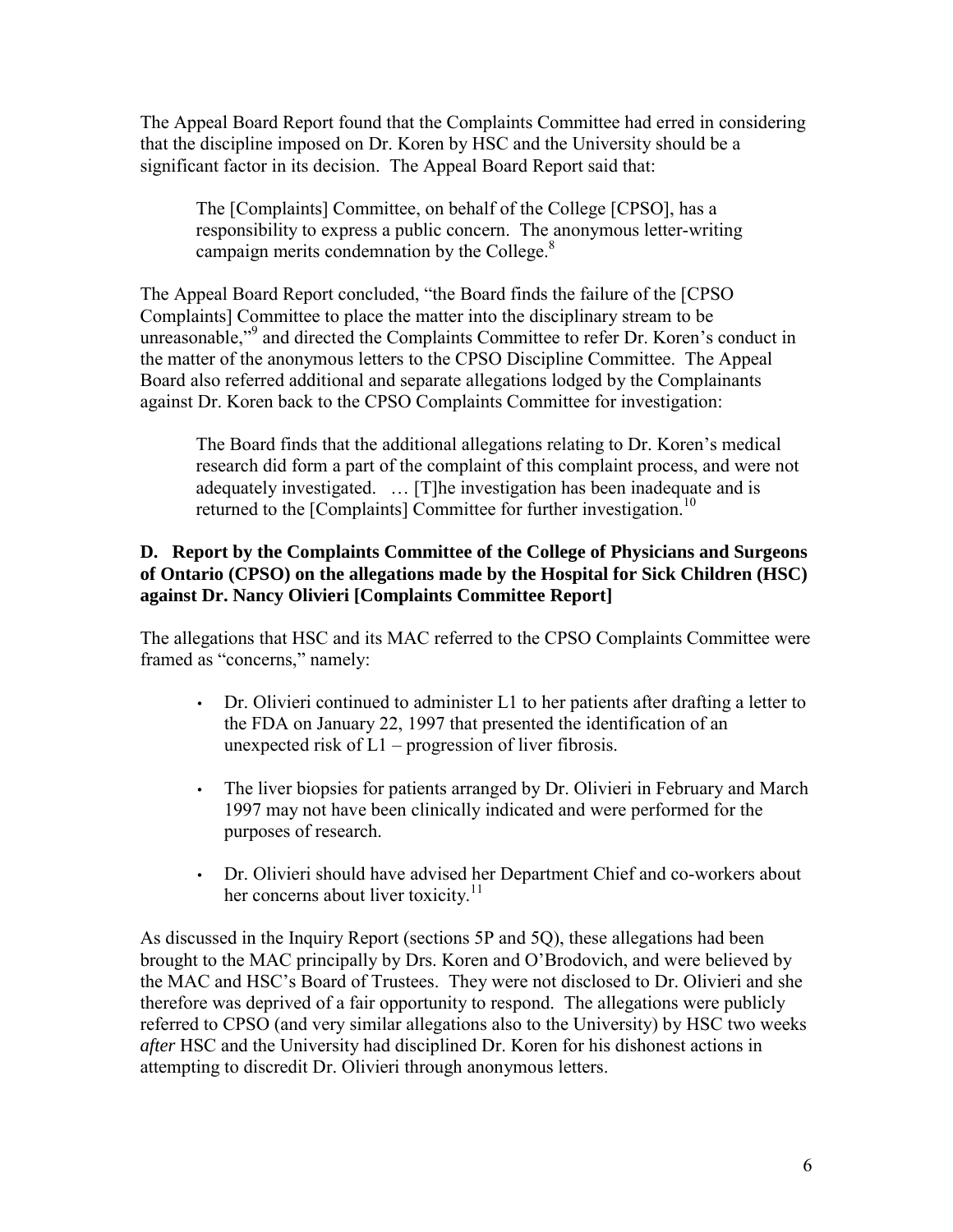The Complaints Committee of the CPSO reviewed the allegations in light of documents provided by the Hospital and a written submission by Dr. Olivieri. In addition:

The Committee was assisted in its review of this matter by an independent opinion provided by a panel of physicians holding senior academic positions, with expertise in paediatrics and thalassemia, liver pathology, clinical trials methodology, and bioethics. The panel thoroughly reviewed the College's investigative file … . In reaching its decision in this complaint, the Committee has relied on the analysis and conclusions arrived at by this highly qualified and experienced panel, which concluded that Dr. Olivieri did not fall below a reasonable standard of care in any of the areas of concern raised in this complaint. $^{12}$ 

The Committee's decision was that "no action is warranted against Dr. Olivieri."<sup>13</sup>

As to the first allegation, the Complaints Committee concluded that risk of progression of liver fibrosis due to

continued use of L1 was not one of acute toxicity, and that there was therefore time to co-ordinate a safe and orderly transition to the standard treatment.<sup>14</sup>

The Complaints Committee Report said that Dr. Olivieri had "promptly" informed patients and their parents, and explained treatment options to them. The Complaints Committee Report also found that the situation facing Dr. Olivieri in early 1997 was one of balancing two chronic risks: the long known risk of liver and other organ damage due to iron loading in the absence of chelation treatment, and the newly identified risk that L1 itself could cause liver damage. The Report concluded that she had "ceased to administer L1 in a timely and expedient way, and in a manner which was in the best interests of her patients."<sup>15</sup>

The Complaints Committee Report concluded that the liver biopsies in question were clinically indicated and necessary to guide the future therapy of the patients concerned, so that the allegation of unnecessary use of this procedure was "not supported."<sup>16</sup> The Committee's Report added:

The Committee is of the opinion that Dr. Olivieri's judgment in advising patients to undergo biopsies was not only reasonable, but commendable in the circumstances<sup>17</sup>

The CPSO Complaints Committee found no basis in practice or policy requiring Dr. Olivieri to provide "formal notification [to] her chief of staff."18

The Complaints Committee reported that its expert panel concluded "that Dr. Olivieri appeared very concerned about notifying all of the appropriate people," including "the clinical staff and her co-workers," and that she "was diligent in communicating and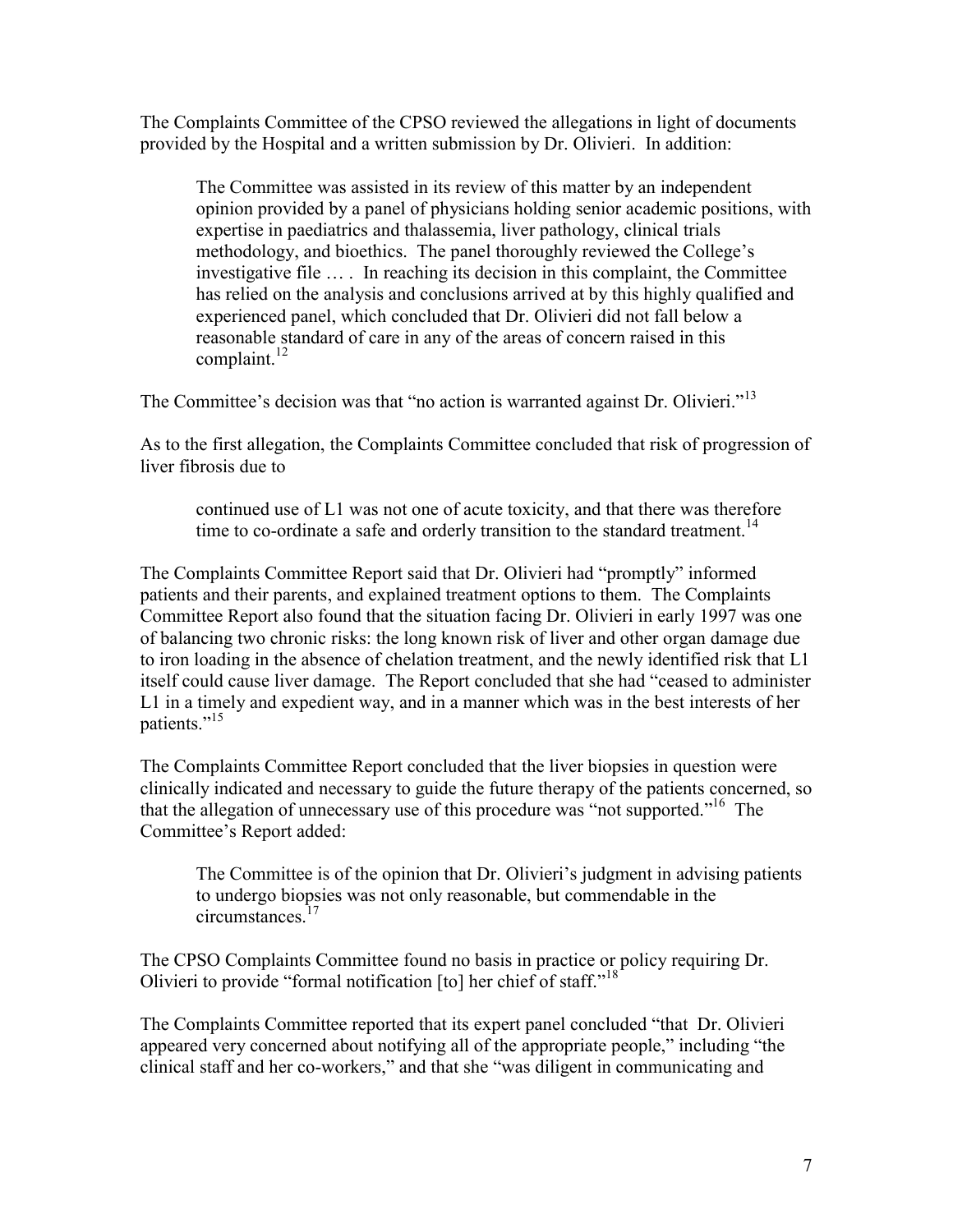publishing her data," even though "the time frame for reporting the toxicity concerns was very compressed."<sup>19</sup>

The CPSO Report said that on these points also:

The Committee agrees with the conclusion reached by the [expert] panel on this issue. The Committee is of the opinion that staged disclosure was appropriate in this case, and that Dr. Olivieri communicated diligently with those who required information regarding her concerns. $^{20}$ 

In summary, the findings in the Inquiry Report (sections 5P and 5Q) on these matters have been independently confirmed both by the CPSO Complaints Committee and a panel of experts. It is of note that on December 28, 2001 a Toronto newspaper quoted a spokesperson for HSC as stating that, "the hospital does not plan to appeal the decision" of the CPSO Complaints Committee.<sup>21</sup>

# **E. The Dean's Decision**

On January 7, 2002, Dean David Naylor wrote to Dr. Olivieri regarding the "very similar" allegations against her that HSC had referred to the University on the same day (April 27, 2000) HSC had referred allegations against her to  $CPSO<sup>22</sup>$  The Dean's letter said:

I decided to wait for the College's [CPSO's] assessment, and to dismiss the MAC [HSC] complaints if the College dismissed them. As a result [of the December 19, 2001 decision by the CPSO Complaints Committee], I have determined that the University will not be proceeding further with this matter, and the allegations are hereby dismissed. $^{23}$ 

In his letter to Dr. Olivieri, Dean Naylor undertook to publish his action in the Faculty Council and in the *Canadian Medical Association Journal*. His decision to dismiss all allegations referred to the Faculty of Medicine was reported in the University of Toronto *Bulletin* on January 14, 2002.<sup>24</sup>

# **F. The December 2001 Commentary on the Inquiry Report by Drs. Naimark, Knoppers and Lowy [the Naimark Commentary]**

The Naimark Commentary endeavours to defend the 1998 Naimark Report against some of the criticisms of it in the Inquiry Report (section 5O). In this Supplement we discuss the following central points of difference between the Inquiry Report and the Commentary :

- The scope of the Naimark Report (the extent to which it fulfilled the mandate provided by the HSC Board of Trustees to the Naimark Review).
- The termination of the two Toronto L1 trials on May 24, 1996.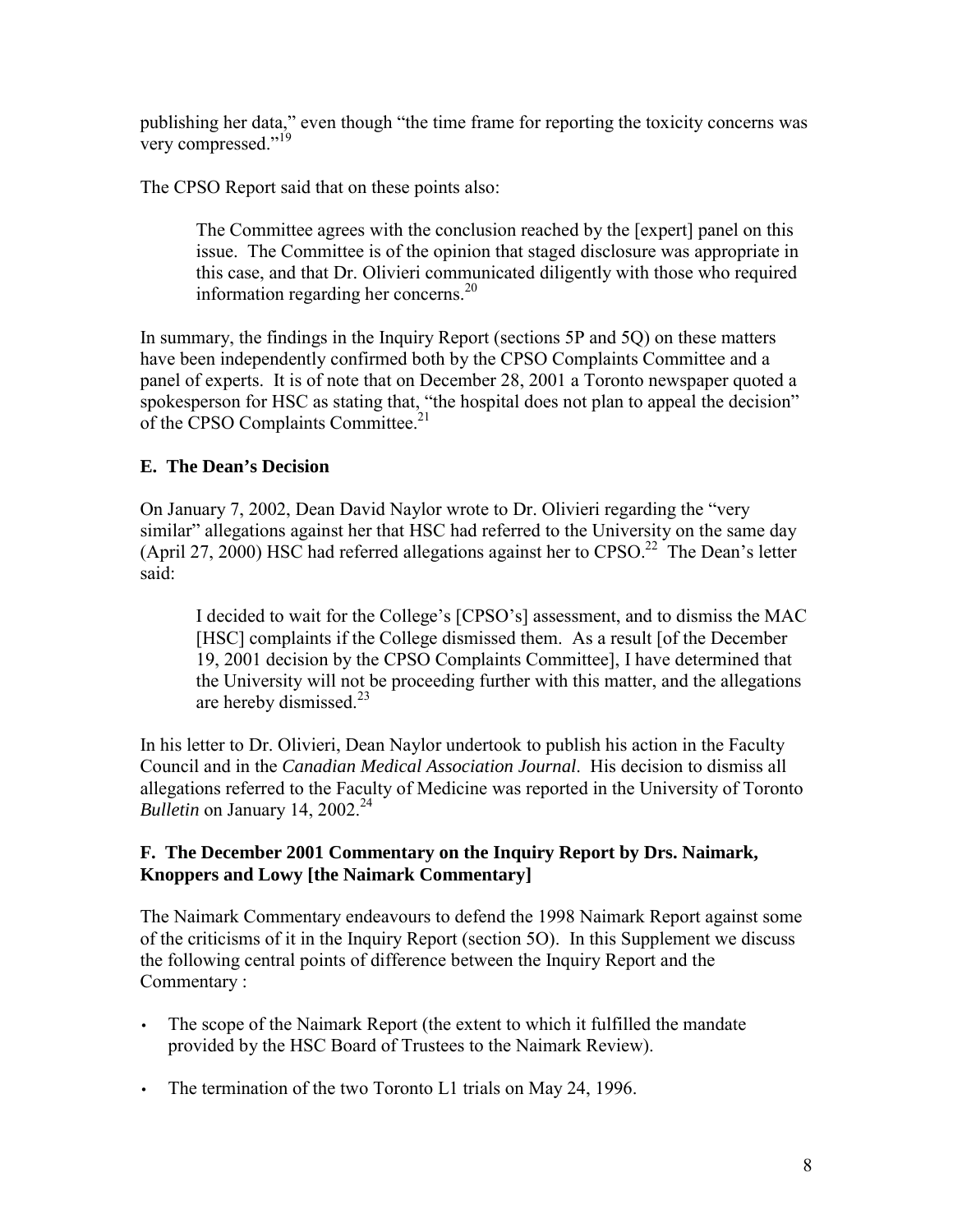- Reporting obligations of Dr. Olivieri as the practitioner under Emergency Drug Release (EDR) at HSC during the period June 1996 – February 1997.
- The liver biopsies performed during the period February-March 1997 on some thalassemia patients who had been administered L1 under EDR.
- The time necessary to transfer patients from L1 treatment to standard therapy.

The Inquiry Report criticized the Naimark Report on a number of grounds, including that the Naimark Report did not address central issues such as: academic freedom; various aspects of the dispute between Dr. Olivieri and Apotex; Dr. Koren's conflict of interest; the inconsistencies in Dr. Koren's written testimony to the Naimark Review; and the role and responsibilities of the University of Toronto. The Naimark Commentary endeavours to defend the Naimark Report against these criticisms by saying that the Naimark Review's scope was intentionally limited. In fact, the Board of Trustees gave the Naimark Review a broad mandate:

To conduct an independent review to determine the facts and circumstances giving rise to the current controversy involving Dr. Nancy Olivieri, The Hospital for Sick Children and Apotex Inc. including matters pertaining to the following:

- Patient Safety at the Hospital for Sick Children
- Conflicts of Interest
- Release and Publication of Research Information.<sup>25</sup>

The Naimark Commentary says in effect that the Naimark Review was not intended to address matters that were in fact encompassed by the mandate that it had. As discussed in the Inquiry Report, by not addressing central elements of the controversy, and by severing issues that were closely intertwined, the Naimark Review reached incorrect conclusions. For instance, as discussed below, by not addressing relevant facts and circumstances of the dispute between Dr. Olivieri and Apotex, the Naimark Report incorrectly concluded that the LA-01 and LA-03 trials had not been terminated by Apotex. This shortcoming of the Naimark Review was compounded by the fact that relevant documents were not available to it. For example, although at the outset of the Naimark Review in 1998 Apotex Vice-President Spino assured Dr. Naimark in writing that:

I have enlisted staff at Apotex to assemble *all* of the relevant correspondence pertaining to these issues into one place. … you are welcome to spend as much time as you wish reviewing these documents  $\ldots^{26}$  (emphasis added)

the Naimark Commentary says that the Naimark Review was "unaware of the 1995 contract pertaining to  $LA-03.^{27}$  It was in data from the LA-03 trial that Dr. Olivieri identified the two unexpected risks of L1. The 1995 contract for LA-03 expressly "supplanted" any other previous agreement on this trial, and expressly gave Apotex the right to terminate the LA-03 trial at any time (see Inquiry Report, section 5A). The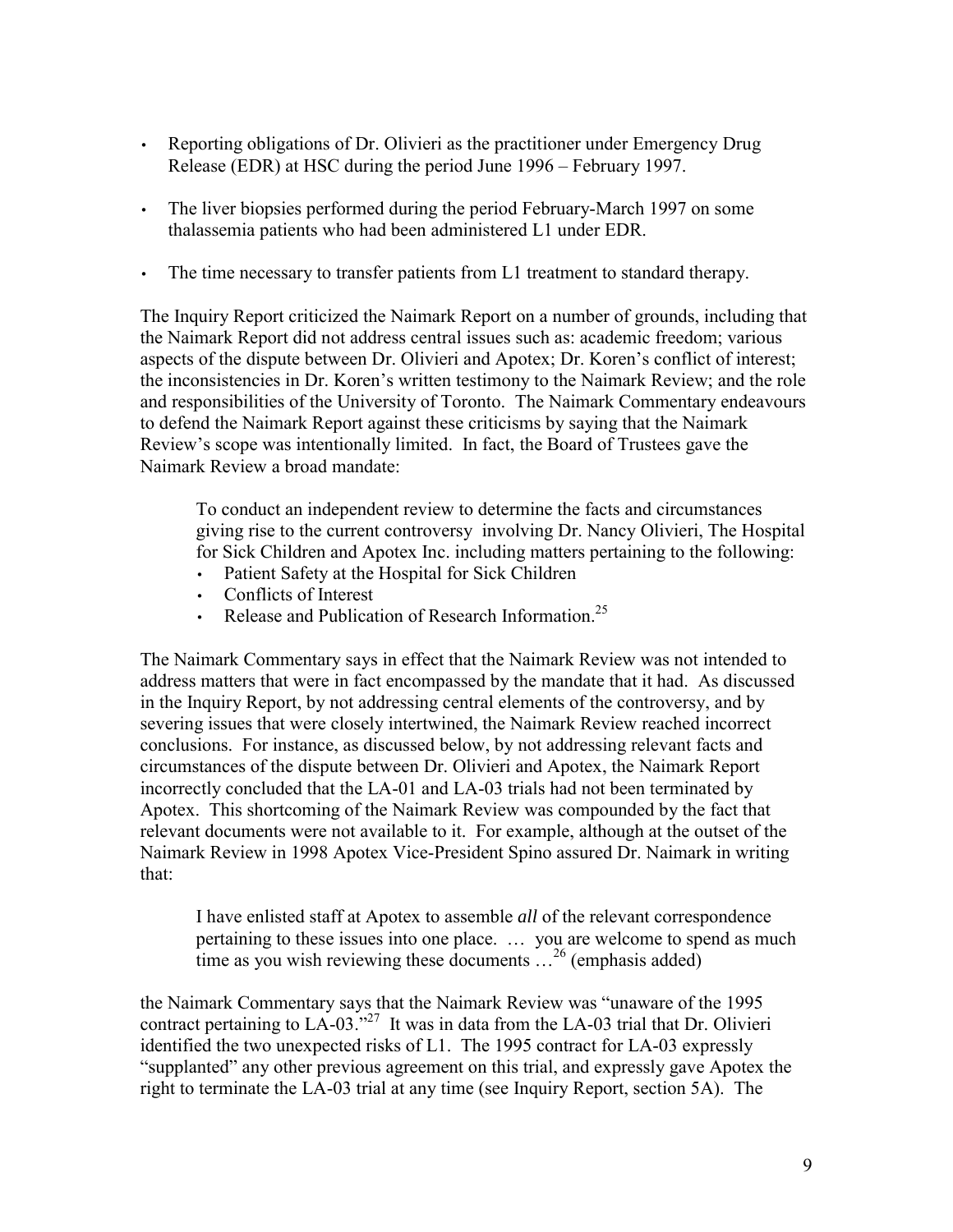Naimark Report incorrectly concluded that the contract for the LA-01 trial also governed the LA-03 trial and on this basis reached other incorrect conclusions.

The Inquiry Report (section 5F) found that on May 24, 1996 Apotex simultaneously terminated both the randomized comparison trial (LA-01) and the long term trial (LA-03) of its drug L1 in Toronto. The Naimark Commentary (section 11), like the Naimark Report itself, holds that only Apotex's sponsorship of these trials was terminated on that date, and that these trials continued for a further year.

The Inquiry Report (sections  $5G(1)$ ,  $5H(1)$ ,  $5K$  and  $5P$ ) found that during the EDR treatment period, the patients were no longer under REB jurisdiction and Dr. Olivieri had no obligation to report adverse events to the REB. Whereas the Naimark Report itself held that she had such an obligation, the Naimark Commentary (pages 18 and 24-25) effectively acknowledges that its authors were unable to find conclusive evidence to support this claim, and thus that they were unable to contradict the Inquiry Report.

The Inquiry Report (sections 5K, 5P and 5Q) found that the biopsies in question were clinically indicated and necessary to guide the future therapy of the patients concerned, and that the transfer of patients from L1 treatment to standard therapy was effected in a timely and orderly manner. The CPSO Complaints Committee and its independent panel of experts reached the same conclusions (section D of this Supplement). Whereas the Naimark Report "did not take a position on the matter,"<sup>28</sup> its authors, in their Commentary (section 10), now appear to raise doubts about the appropriateness of these biopsies and the manner of transferring patients from L1 treatment to standard therapy.

While we do not consider it useful to discuss in detail all aspects of the Naimark Commentary, this should not be taken as acceptance of, or agreement with, statements, quotations or allegations in the Commentary regarding the Inquiry process, the Inquiry Report, individual members of the Committee of Inquiry, or the facts and circumstances of the case investigated. In the event we consider it necessary to respond further to the Commentary at a later date, we will do so. However, we do discuss below, in detail, three major areas of difference between the Inquiry Report and the Commentary.

# **1. The Trial Terminations**

The Inquiry Report (section 5H) found that Apotex had the right to terminate both Toronto trials of L1 and that, on May 24, 1996, it terminated both trials. In contrast, the Commentary states:

[T]he right to terminate does not mean that one necessarily has the power to terminate when the right is invoked. $29$ 

The Commentary states that the phrase " 'Apotex terminated the trials' " used in the Inquiry Report "could very well … mean simply that Apotex discontinued sponsorship."<sup>30</sup> Indeed the Commentary suggests that Apotex had incorrectly maintained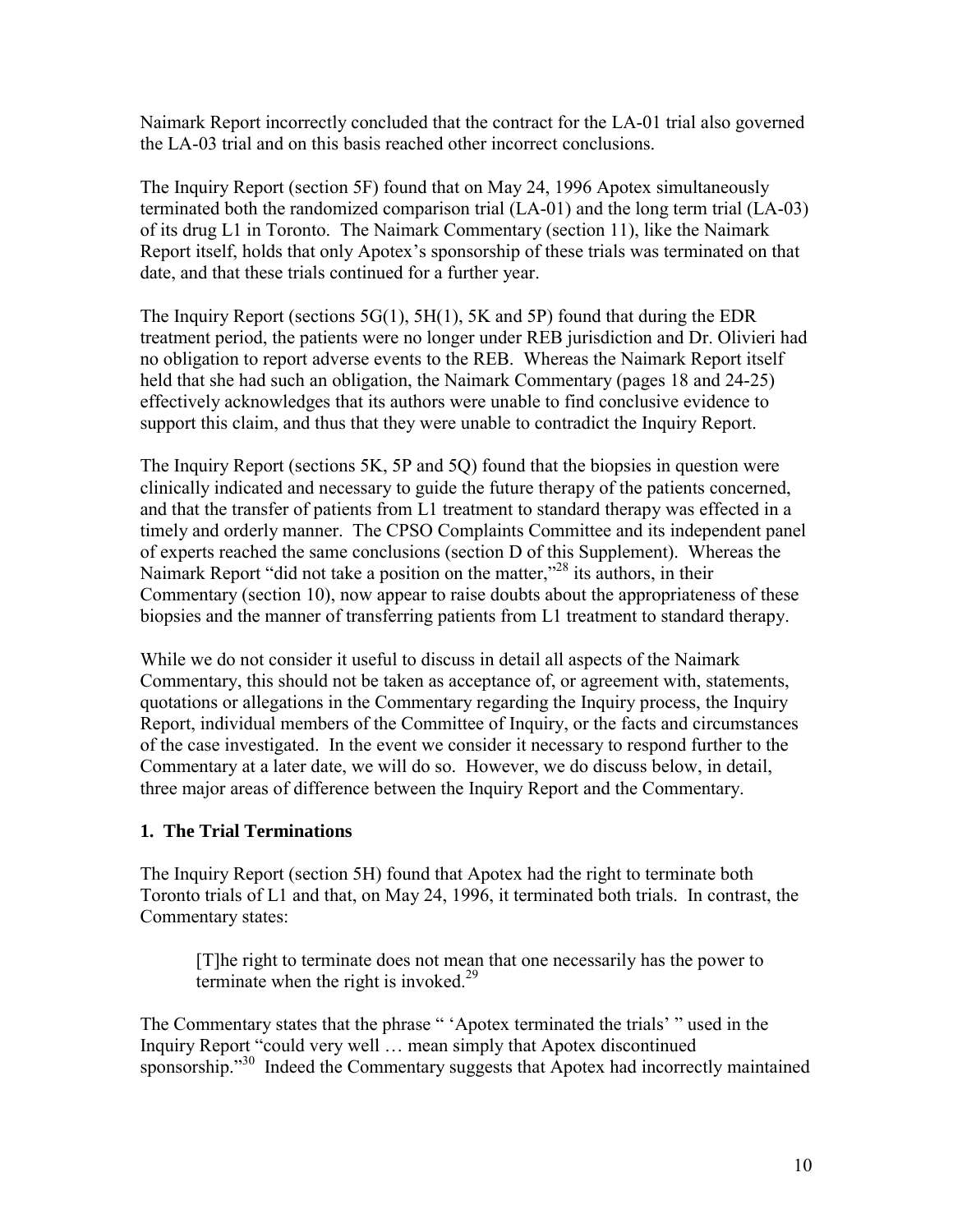that it had done anything more than terminate its sponsorship:

It is, of course, clear why Apotex would have wished to maintain that the trials were terminated. They were not interested in having Dr. Olivieri continue to investigate a drug about which she had serious reservations.<sup>31</sup>

These statements in the Naimark Commentary are untenable in the face of the facts and circumstances of the case. Apotex had both the right *and* the power to terminate the trials, and exercised them with full and complete effect. A key event in the development of L1 during the 1990s was the acquisition by Apotex of the commercial rights to develop the drug for the treatment of iron overload. This was mentioned in the Naimark Report, $32$  but neither that Report nor its authors' recent Commentary addressed the full consequences of this event, from which Apotex's right and power to terminate the trials derived. In view of these statements in the Naimark Commentary, it is necessary to review the relevant background.

The molecular structure of L1 was published scientifically in the early 1980s, so it could not be patented, as such. However, rights to develop L1 for medical use could be legally protected. Initially, the British Technology Group (BTG) held patent rights to develop L1 as a treatment for iron overload "in many countries including the US and Europe, but not in Canada."<sup>33</sup> Later, Ciba-Geigy, the manufacturer of the standard drug for iron overload (deferoxamine – DFO), acquired these rights from BTG and initiated development. Subsequently, however, Ciba-Geigy decided not to proceed and returned the rights to BTG. When, in 1988, Dr. Olivieri began preparations for her pilot study (which evolved into the long-term trial LA-03) with a group of patients who were noncompliant with the onerous DFO therapy, there was no commercial manufacturer of L1 in Canada.

Dr. R.A. McLelland in the Chemistry Department of the University of Toronto agreed to synthesize sufficient quantities for Dr. Olivieri's use in a trial. Drs. Olivieri and McClelland obtained the permission of "HPB [the Health Protection Branch of Health Canada] in September 1988,<sup>334</sup> to synthesize the compound for medical use, initially "to provide the drug for open treatment of non-compliant patients through the Emergency Drug Release (EDR) Program," and later, "for the conduct of a physician sponsored trial."<sup>35</sup> This physician-sponsored clinical trial began when:

Following meetings with representatives of the Drugs Directorate, the investigators (Drs. Olivieri and Koren) filed their own IND [Investigational New Drug submission] in  $1989$ <sup>36</sup>

The protocol for this pilot study was approved by the HSC REB under the title, "Evaluation of Efficacy of the Oral Iron Chelator L1 in Removal of Hepatic Iron in β Thalassemia Patients."37 It was funded by research grants from the Medical Research Council of Canada (MRC) during the four-year period 1989-1993 (see Inquiry Report section 5A).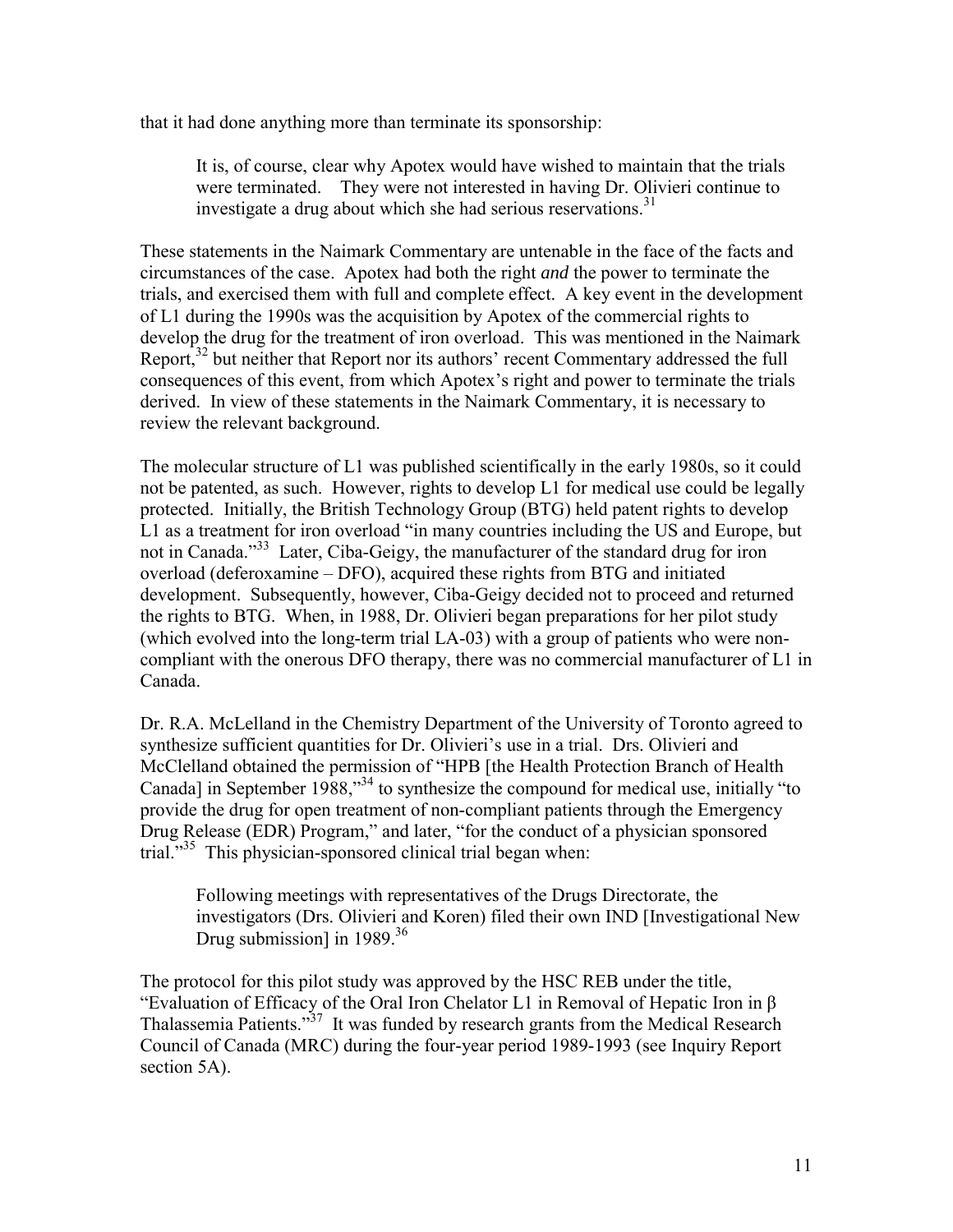As discussed in the Inquiry Report (sections 5A and 5B), in 1993 Apotex acquired BTH's development rights for L1, in addition to development rights in Canada, and agreed to sponsor a new randomized comparison trial (LA-01) in Toronto, and a new short-term acute-toxicity trial (LA-02) at sites outside Canada, as well as the continuation of the pilot study in Toronto as a long-term trial (subsequently termed LA-03). From this time onward, the regulatory context of the Toronto L1 trials changed: there was a pharmaceutical manufacturer involved and supplying the drug. As such, Apotex assumed reporting obligations to Health Canada for these trials. This distinguished Apotex as a sponsor from any other sponsors (for instance, MRC was also a sponsor of the LA-01 trial, but MRC had no reporting obligations to Health Canada). Neither the Naimark Report nor the Commentary address the consequences of this crucial distinction among types of "sponsor." A 1994 internal company memo from by Apotex Vice-President Dr. Michael Spino summarized this important transition in the following terms:

[In the period prior to Apotex's involvement] Nancy … obtained the chemical [L1] from Bob McClelland at U of T ... [and] ... obtained approval from HPB for a Phase II trial and conducted it herself without the support of industry. … [Later,] Nancy and Gidi Koren approached Apotex to determine its interest in supporting the development of L1. We agreed to develop an appropriate formulation, conduct the necessary testing and support an MRC application. The project grew from one of support for the HSC team [by Apotex] to one of development of L1 by Apotex with the support of the clinical investigators.<sup>38</sup>

The application to MRC referred to by Dr. Spino was specifically for co-sponsorship of the new randomized trial LA-01. Pursuant to an agreement reached in March 1993, Apotex also began supplying L1 for the patients in the continuing pilot study (LA-03), under an Investigational New Drug Submission (INDS). An Apotex document summarizing the nature and purpose of the LA-03 trial stated:

Prior to October 1993 L1 was synthesized at the University of Toronto and encapsulated in gelatin capsules by the Pharmacy Department at the Hospital for Sick Children. After October 1993, compressed tablets of L1 (APO-66) manufactured as described in the INDS # 15828 (Rh Pharmaceutals Inc.<sup>\*</sup>) were used in the treatment of these  $[LA-03]$  patients.<sup>39</sup>

The protocol for the ongoing long-term trial LA-03 was modified in recognition of Apotex's status as "the manufacturer" under the Food and Drugs Act and Regulations, and as the legal owner of the development rights to L1. This trial was henceforth no longer simply Dr. Olivieri's trial. HSC's REB approved substantial modifications of the 1991 protocol for the pilot study (LA-03), one dated October 1993 and the other September 1995. Specific obligations for Drs. Olivieri and Koren as "investigators," and for Apotex as "sponsor," were written into the LA-03 protocol. For instance, for the investigators, the September 1995 protocol specified:

 $\overline{a}$ 

<sup>∗</sup> The Apotex subsidiary through which Apotex's development of L1 was initially conducted. Rh Pharmaceuticals Inc. is located on the campus of the University of Manitoba (see Inquiry Report, section 5N, endnote 5).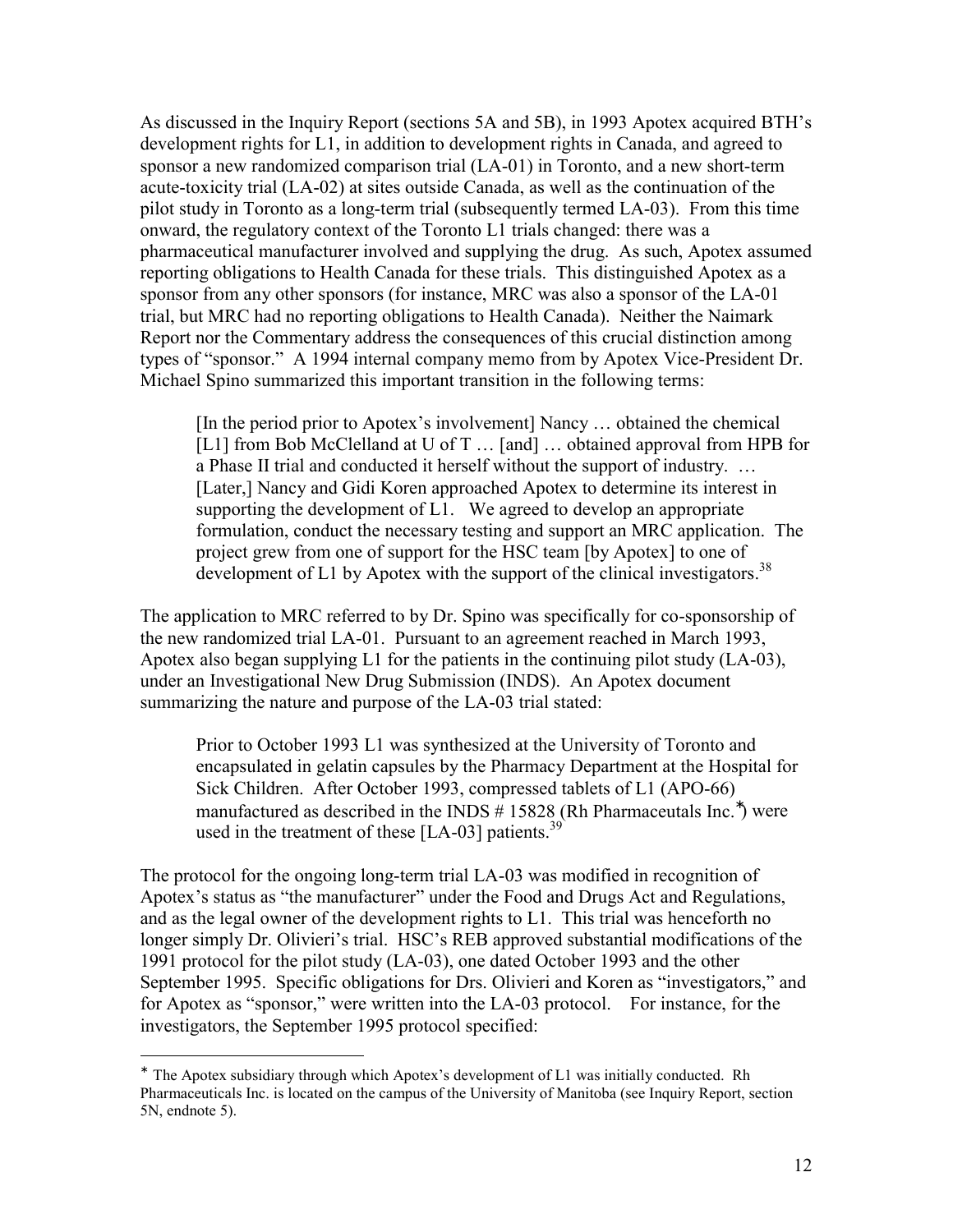The investigators in this trial will conduct the study as described in the Health Protection Branch Drugs Directorate Guidelines entitled "Conduct of Clinical Investigations" (see Appendix 1). $40$ 

Appendix 1 consisted of a complete copy of the HPB guidelines "Conduct of Clinical Investigations" published by Health and Welfare Canada in 1989. For the purposes of this discussion, it is relevant to note a provision of these guidelines:

## 7 ADHERENCE TO THE PROTOCOL

The responsible clinical investigator must adhere to the protocol agreed upon in advance by the sponsor, the responsible clinical investigator, the Independent Review Committee, and the Health Protection Branch. While latitude is sometimes necessary, significant changes in the study design, agreed between the sponsor and the responsible clinical investigator, must be submitted to the Independent Review Committee and the Health Protection Branch.<sup>41</sup>

The September 1995 LA-03 protocol specified obligations for Apotex as the sponsor consistent with those for the manufacturer specified in section C.08.005 (1) and (2) of the Food and Drugs Act and Regulations pertaining to clinical trials (as distinct from section C.08.010 pertaining to Emergency Drug Release – see below). The term sponsor in this context has a precise definition that is set out in the HPB guidelines "Conduct of Clinical Investigations" appended to the LA-03 protocol, namely:

The sponsor is *defined* as the manufacturer of the drug, as stated in the Food and Drugs Act and Regulations.<sup>42</sup> (emphasis added)

This definition is important because a contributing factor to the erroneous conclusions of HSC REB Chair Dr. Aideen Moore, the Naimark Report and the Naimark Commentary is their confusion over sponsorship. In common discourse, a trial sponsor is an agency providing funding support, such as the Medical Research Council (MRC), a private foundation or a pharmaceutical manufacturing corporation. However, sponsors like MRC (now CIHR) or a foundation do not have reporting obligations under the Food and Drugs Act and Regulations, whereas the pharmaceutical manufacturer of a specific drug has such legal reporting obligations respecting a clinical trial of its drug.

In particular, this LA-03 protocol specified the following:

## SPONSOR OBLIGATIONS [LA-03]:

- provide adequate support to the principal investigator so that the trial may be conducted safely and effectively;
- must consider the recommendations of the Data and Safety Monitoring Board;
- provide study medication and relevant study materials (case report forms);
- monitor the study;
- report the occurrence of all adverse events to regulatory agencies;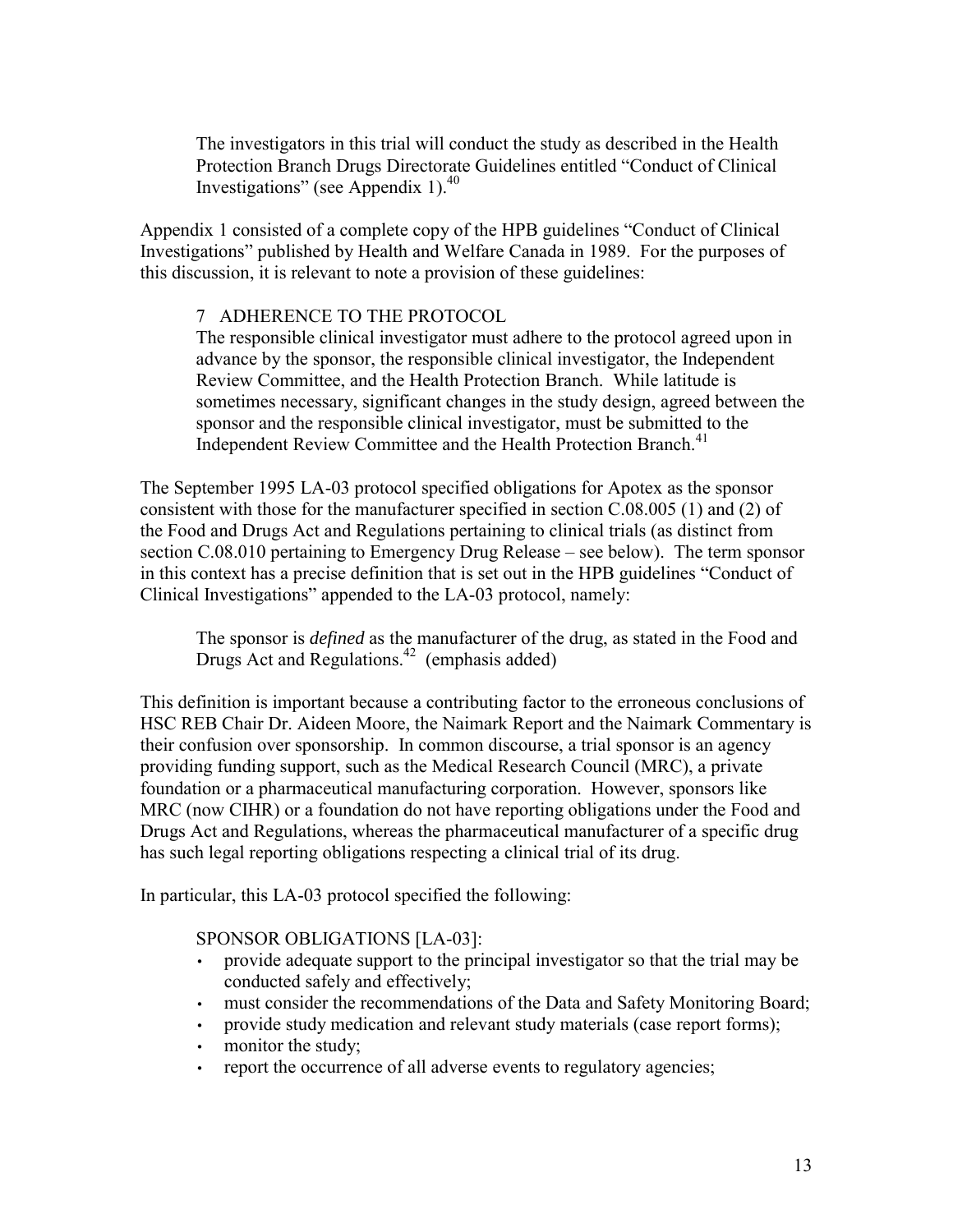- report the findings of this study annually, or more frequently, to regulatory agencies and to provide a written report of the study on it's [sic] completion;
- retain all documentation and records as required by the relevant regulatory agencies.

In concrete recognition of Apotex's power in the situation, the executed contracts between Apotex and Dr. Olivieri and her co-investigator Dr. Koren – one for each of the LA-01 and LA-03 trials – expressly stated that Apotex had the right to terminate these trials, unilaterally, at any time. In conformity with these contract provisions, the revised patient information and consent forms Dr. Olivieri submitted to the REB for approval on May 20, 1996 expressly stated that the trials could be terminated unilaterally at any time by Apotex.

These new information and consent forms also explained the unexpected risk of  $L1 - loss$ of sustained efficacy – recently identified by Dr. Olivieri. As discussed in the Inquiry Report (section 5F), it was submission of these revised forms to the REB explaining this risk to patients, an action taken by Dr. Olivieri on direction of the REB, that precipitated the trial terminations. A few days later, on Friday, May 24, 1996, Apotex wrote to the investigators, Dr. Olivieri and Dr. Koren, notifying them that:

Effective immediately, the deferiprone clinical trials LA-01 "Randomized Trial of L1 and Deferioxamine in Thalassemia Major" *and* LA-03 "The Long-Term Efficacy and Safety of Deferiprone in Patients with Thalassemia" are being *discontinued* at the Hospital for Sick Children and The Toronto Hospital General Division. The Research Ethics Boards of each of these institutions and the Health Protection Branch will be informed of this action by the Sponsor.

Steps to be undertaken to close-out the LA-01 *and* LA-03 studies are as follows:

- *All study medication remaining at the sites must be immediately returned to the Sponsor* as per Drugs Directorate Guideline, Conduct of Clinical Investigations, section 9. …
- "*Close-out*" assessments must be performed for *all* patients as per the *protocol*.
- All study related materials such as Case Report Forms, *Protocols* and Investigator's Brochures *must be returned to the sponsor* at the time of the "Close-out visit." $43$  (emphasis added)

On the same day, in a recorded telephone message to Dr. Olivieri, Apotex Vice-President Dr. Michael Spino repeated this notification. Drs. Naimark, Knoppers and Lowy suggest that these notifications of trial terminations could have been mere figures of speech. However, the company immediately notified Health Canada that it had terminated both trials, and it retrieved all supplies of its drug L1 from the hospital's pharmacy (see Inquiry Report, section 5F, for citations).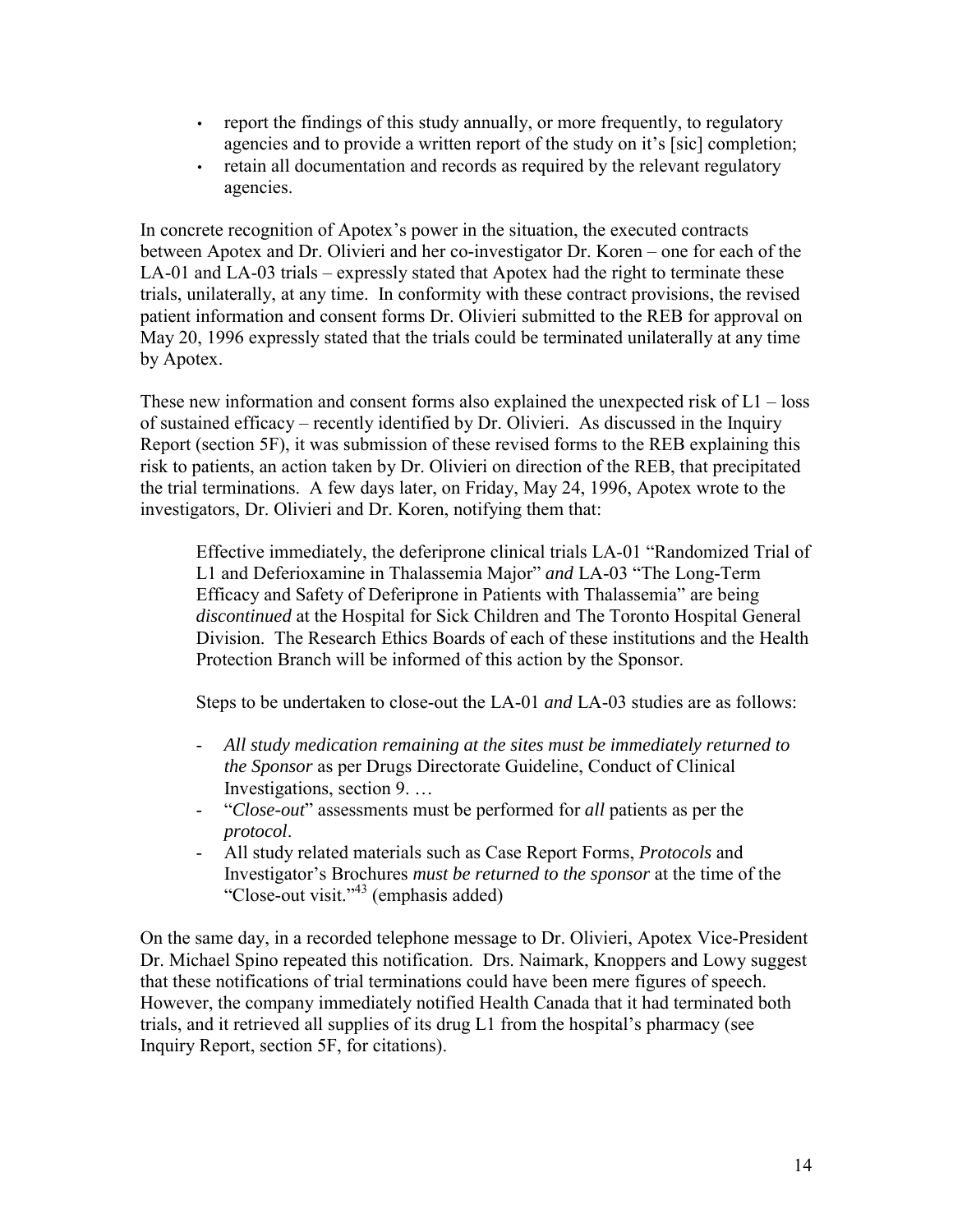Therefore, in May 1996, Apotex fully and effectively exercised not only its right, but its power, and terminated both trials, LA-01 and LA-03.

Drs. Olivieri and Koren immediately communicated this event in writing to the physicians-in-chief of both hospitals, the REB Chair, the University's Dean of Medicine Dr. Arnold Aberman, and others. In their letter dated May 25, 1996, they wrote, "we received a letter terminating both studies,"<sup>44</sup> and they outlined their concerns arising from Apotex's precipitous terminations, as well as its accompanying warnings of legal action should they disclose information about the risks to patients or others. In early June 1996, Dean Aberman attempted to mediate between Apotex and the investigators who felt that the trials should be allowed to continue for those fully informed patients who appeared to be benefiting. The Dean reported that "Apotex would not change their position on discontinuing the clinical trials."45 Dean Aberman reported that, instead, "Apotex agreed to the Emergency Release of L1 to any patient who was on L1 during the trial.<sup> $46$ </sup> Thus Apotex agreed to continuation of treatment of patients in an Emergency Drug Release (EDR) arrangement.

It is documented that the proposed new arrangement, under EDR, was accepted by Health Canada and was implemented (Inquiry Report, section 5G), after Health Canada had received Apotex's notification that it had terminated both trials. This type of release of an unproven drug is covered in a different section of the Food and Drugs Act and Regulations (section C.08.010) than that for clinical trials (section C.08.005). Under the EDR provisions, it was now Dr. Olivieri as the practitioner, not Apotex as the manufacturer, who was legally obligated to report the results of treatment, including adverse drug reactions, directly to Health Canada.

The REB of HSC had been informed of the May 24, 1996 trial terminations by copy of the May 25, 1996 letter sent by Drs. Olivieri and Koren. Later, in July 1996, Dr. Olivieri and her division chief in Hematology at HSC, Dr. M. Freedman, sent the REB formal written notifications of the terminations. Both notifications were on official REB reporting forms, and both were stamped as received by the REB on August 1, 1996. The one pertaining to the long-term (LA-03) trial specified as "Project Title" the original title as approved by the REB in 1990, "Evaluation of Efficacy of the Oral Iron Chelator L1 in Removal of Hepatic Iron in β Thalassemia Patients," and notified the REB that:

Study terminated prematurely<sup>\*</sup> by Apotex Pharmaceuticals on May 24, 1996.<sup>47</sup>

The similar notification for LA-01 said:

 $\overline{a}$ 

Apotex Pharmaceutials prematurely<sup>+</sup> terminated this study on May 24, 1996.<sup>48</sup>

<sup>∗</sup> The October 1995 contract for the LA-03 trial had provided for substantial funding by Apotex for the next two years.

<sup>+</sup> The three-year April 1993 contract for LA-01 had expired, but negotiations between Apotex and Dr. Olivieri for a renewal were underway in the weeks immediately preceding the May 24, 1996 terminations. Here "prematurely" means that a substantial number of trial subjects had not completed the specified twoyear study period.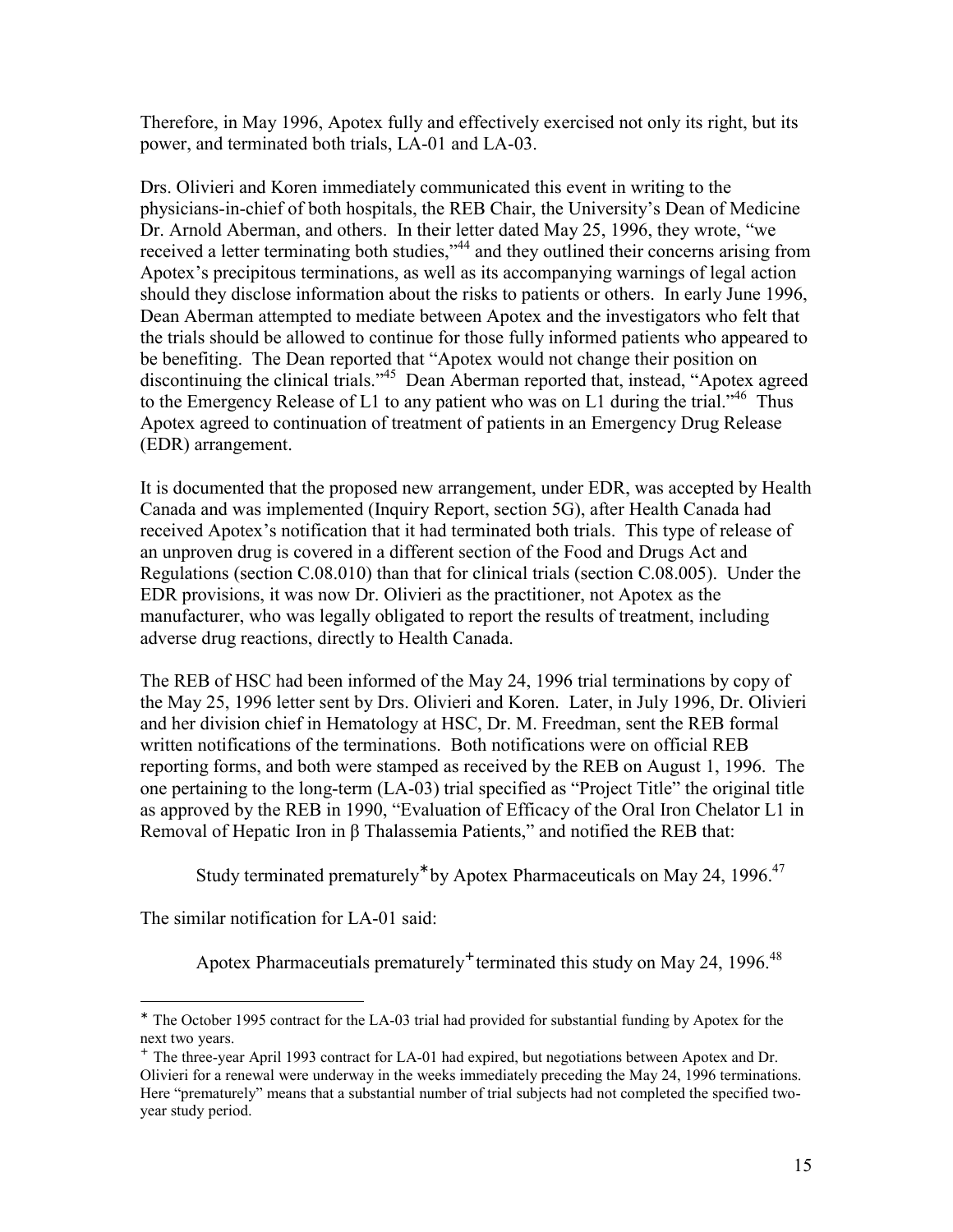In summary, both trials had been terminated by Apotex in May 1996, the company formally notified Health Canada, and Dr. Olivieri and her immediate clinical supervisor Dr. Freedman formally notified the REB.

As noted in the Inquiry Report (section 5O), the Naimark Report held that neither of the LA-01 and LA-03 trials had been terminated in May 1996, that instead only Apotex's sponsorship had been terminated and the two "L1 trials" themselves continued until they "were stopped at the end of May 1997."<sup>49</sup> The Commentary appears less sweeping on this point. It presents (at pages 20 and 21) testimony from records maintained by Dr. Aideen Moore (who became REB Chair in July 1996, following the trial terminations) and her assistant that the LA-03 trial continued into 1997, but presents nothing comparable on LA-01.

In fact, Dr. Moore was mistaken, as discussed in the Inquiry Report (sections 5H, 5K and 5P). She made several significant errors of fact and interpretation and these were reflected in REB records. She appears to have confused continuation of treatment under EDR with continuation of one of the terminated trials. For instance, Dr. Moore wrote that the randomized trial LA-01 trial "was terminated on May 24, 1996," but that the LA-03 trial "continued."<sup>50</sup> However, as noted above, Apotex had the equivalent right and power to terminate the LA-03 trial, and did terminate the LA-03 trial as well, on the same day, May 24, 1996, that it terminated the LA-01 trial. Indeed it was in data from this long-term trial LA-03 that the unexpected risk of loss of sustained efficacy was identified – and it was in an effort to prevent disclosure of this unexpected risk that Apotex terminated both trials.

The Naimark Commentary cites a letter by Dr. Moore's assistant saying that the " '[LA-03] project was approved for the period of one year by the Research Ethics Board in June, 1996."<sup>51</sup> However, any such purported approval was nullified by the action of Apotex, formally communicated to the REB by Drs. Olivieri and Freedman in July 1996, as noted above. The REB did not have the administrative or legal authority to reinstate a trial that had been terminated by the manufacturer.

The Naimark Commentary (page 22) relies on a truncated definition of "protocol" to bolster its argument that the LA-03 trial, somehow, continued after it was terminated by the action of the manufacturer, Apotex. However, as noted above, the LA-03 protocol stated that the LA-03 trial was to be conducted in accordance with Health Canada's Drug Directorate Guidelines on Conduct of Clinical Investigations published in 1989 and included as Appendix A to this protocol. The definition of "PROTOCOL" in these Guidelines includes, "the conditions under which it [the trial] it is to be performed and managed."<sup>52</sup> As quoted above, the LA-03 protocol contained explicit performance and management provisions that were to be implemented by Apotex. After May 24, 1996, these conditions could not be met, and at Dean Aberman's mediation meeting of June 7, 1996 this was confirmed. Furthermore, the title page of the LA-03 trial protocol stated: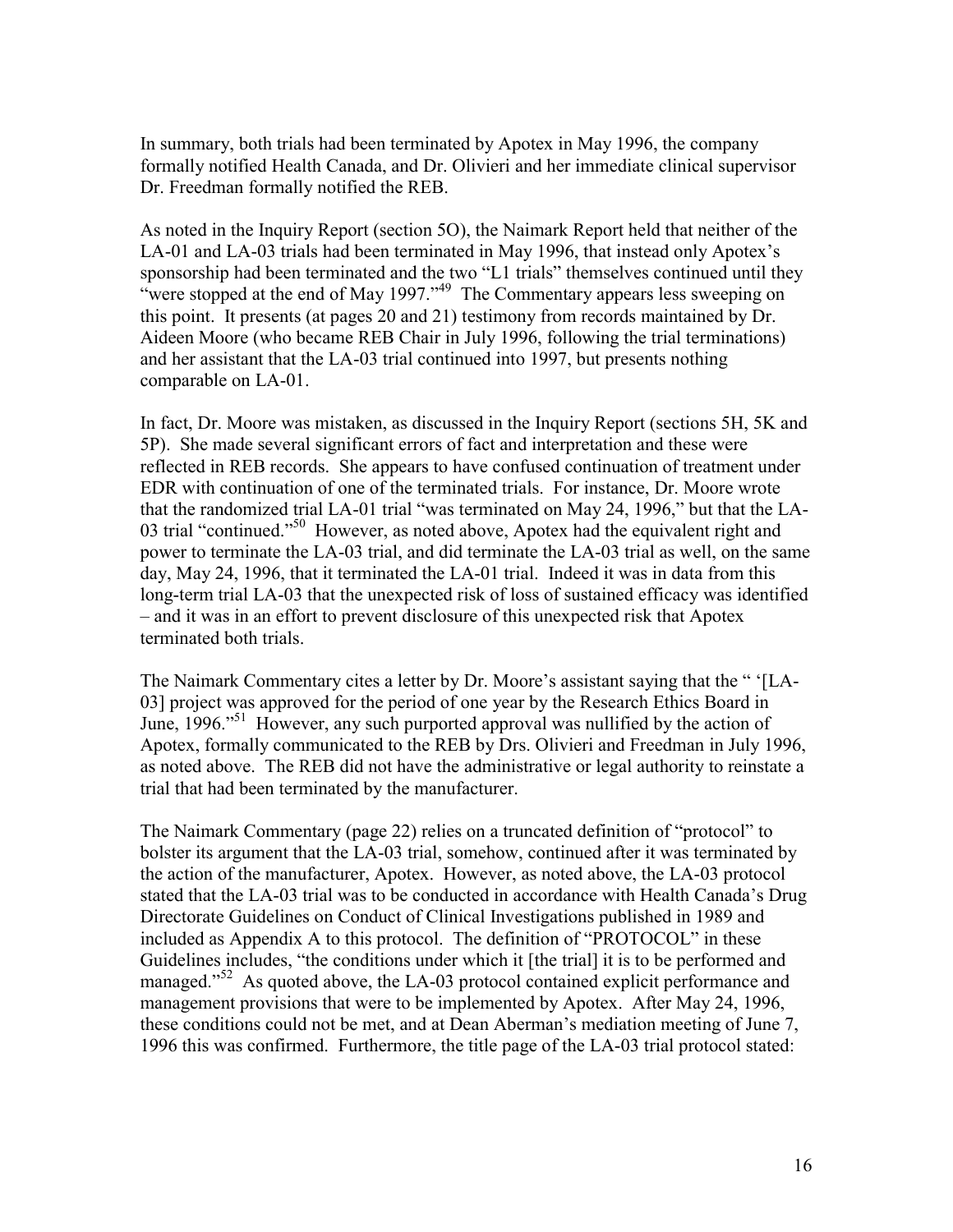The information contained in this protocol is the *property* of Apotex Research  $Inc<sup>53</sup>$  (emphasis added)

It appears that, like Dr. Moore and her assistant, either Drs. Naimark, Knoppers and Lowy did not carefully read, or misinterpreted relevant documents, such as the LA-03 protocol or the relevant sections of the Food and Drugs Act and Regulations, since their Commentary says:

In the case of a clinical investigation the protocol is active as long as the plan is being followed.<sup>54</sup>

As a result of Apotex's action in exercising its rights and powers, the plan could not be followed, so the protocol had been de-activated (terminated).

# **2. Reporting obligations in EDR treatment arrangements**

Some patients who had been enrolled in one or the other of the two terminated trials did not wish to return to the onerous DFO therapy. Apotex refused to reinstate either trial, but Dean Aberman mediated an agreement between Apotex and Dr. Olivieri in which the company agreed to supply L1 under Health Canada's EDR program for use in a treatment arrangement in the period following the termination of the LA-01 and LA-03 trials. For her part, Dr. Olivieri agreed to continue to administer the drug, under EDR, to those patients who wished to continue on it and who were still seen to be benefiting from it, provided the known risks were disclosed to them and they or their families agreed to accept the risks.

In agreeing to the EDR release of L1 which, in the terminology of the Food and Drugs Act and Regulations was "a new drug," that is, a drug whose safety and effectiveness had not been established, Apotex, the manufacturer, thereby agreed to the EDR regulatory requirement on Dr. Olivieri. Namely, as the practitioner, she must report the results of treatment, including any adverse drug reactions, to Health Canada and to the manufacturer. For an iron chelation drug, any lack of efficacy that might be identified in the monitoring would be an adverse drug reaction, as would any toxicity. To meet this legal requirement, Dr. Olivieri had to monitor the patients. Since they would be on an unproven drug, the monitoring regime would be more intensive than if they were on standard therapy. Thus on this account, the patients were informed that the drug they were continuing on was an unproven drug and that the monitoring would be necessary.

The post-trial provision of L1 under EDR was agreed to between Apotex and Dr. Olivieri, approved by Health Canada, and implemented without the involvement of the HSC REB.<sup>55</sup> At HSC at that time, among the several types of "studies [i.e., research]" that "d[id] not need approval of HSRC [REB]," was the monitoring of patients being administered an experimental drug under EDR.<sup>56</sup> This fact was published by Dr. Koren in a book chapter on the oversight of clinical research at HSC, in 1993. At that time he was Associate Director for Clinical Research in HSC's Research Institute and had just completed a substantial term as Chair of HSC's REB.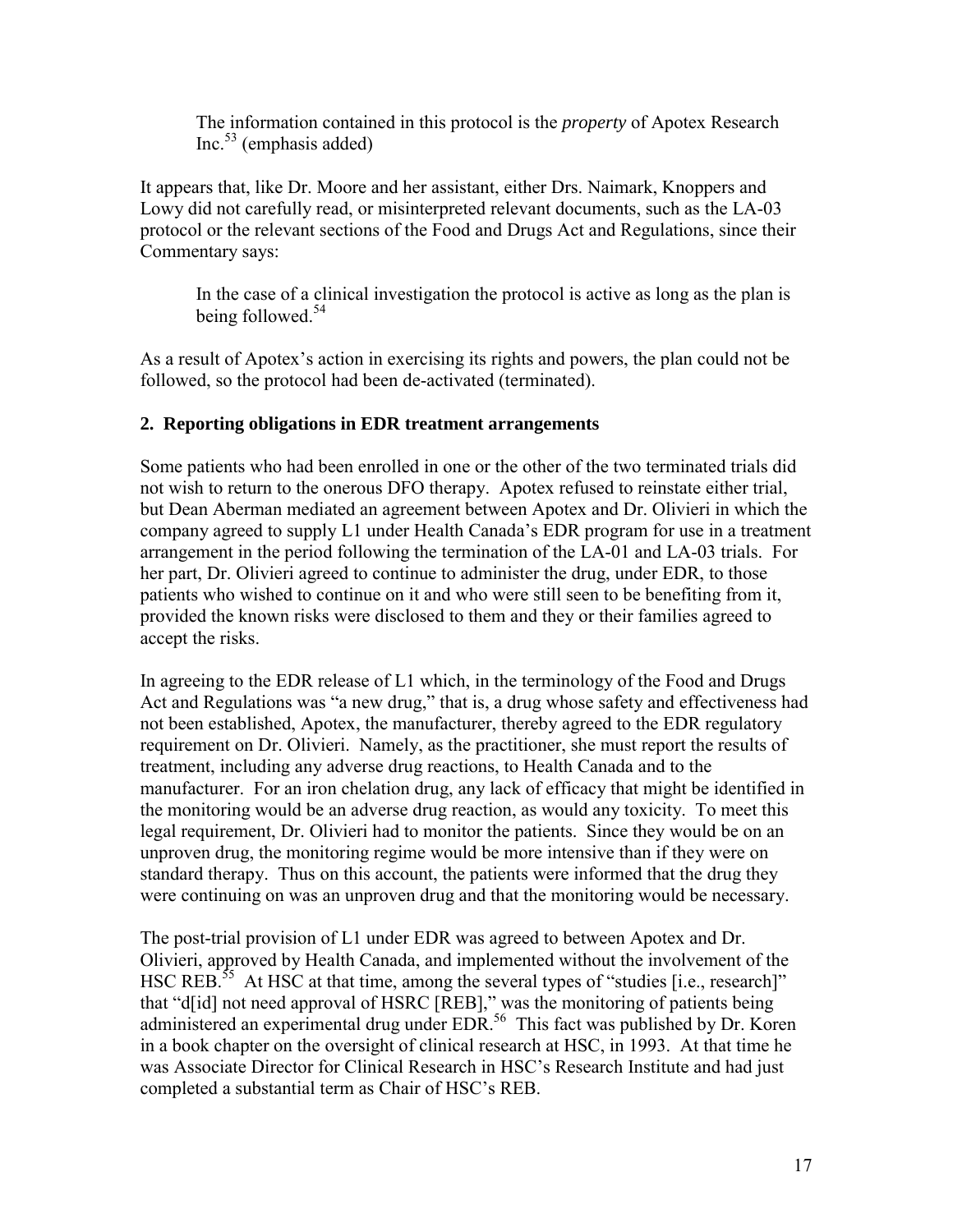The Commentary appears unwilling to accept this:

As of this writing we are unable to confirm the statement in the CAUT Report [the Inquiry Report] that "... under HSC policy, Dr. Olivieri was not required to obtain REB approval to treat patients under EDR." … We are continuing to look into the matter.<sup>57</sup>

It is reasonable to infer that Drs. Naimark, Knoppers and Lowy were also unable to deny this conclusion in the Inquiry Report (discussed in sections  $5G(1)$ ,  $5H(1)$ ,  $5K(7)$ ,  $5P(9)$ ) and 5P(10)). As noted in the Inquiry Report, Dr. O'Brodovich, Dr. Koren and others at HSC put forward several alleged bases for faulting Dr. Olivieri's conduct, yet none of them, nor the authors of the Commentary, have put forward evidence that Dr. Olivieri was required to obtain REB approval to treat patients under EDR. If there had been any such policy in force, there can be no doubt it would have been brought forward sometime in the five years that have elapsed since February 1997, when Dr. O'Brodovich first (incorrectly) suggested there was such an obligation.

As found in the Inquiry Report, under EDR, Dr. Olivieri was legally obligated to report adverse drug reactions to Health Canada and to Apotex, and ethically obligated to inform her patients. She met these obligations and she had *no other* reporting obligations. Independently, the Report of the CPSO Complaints Committee found that in the EDR treatment arrangement of 1996-1997, "Dr. Olivieri communicated diligently with those who required information regarding her concerns [regarding the risk of progression of liver fibrosis]."<sup>58</sup> Furthermore, on January 7, 2002, Dean Naylor "dismissed" the "very similar" allegations that HSC and its MAC had referred to the University's Faculty of Medicine.<sup>59</sup> Among the allegations referred to the Faculty of Medicine was the specific allegation that:

Dr. Olivieri should have reported her conclusions with respect to L1 toxicity to the Research Ethics Board [REB].<sup>60</sup>

This was the adverse finding against Dr. Olivieri in the December 1998 Naimark Report. In April 2000 this was expressly referred to the Faculty of Medicine by HSC and its MAC. It was still maintained in the December 2001 Commentary. It has now been *dismissed* by the Dean of the Faculty of Medicine.

## **3. The care of patients and the liver biopsies performed on some of them in February-March 1997**

The Commentary suggests that, had Dr. Olivieri reported the second risk she identified to the REB, the subsequent treatment of some patients who had been on L1 might have been different. However, the documentary record available to the authors of the Commentary shows that after Dr. Olivieri did report to the REB, on the insistence of Dr. O'Brodovich, the REB did not propose any course of action different from that of Dr. Olivieri. Indeed, neither the Chair, Dr. Moore, nor any other member had the relevant expertise to question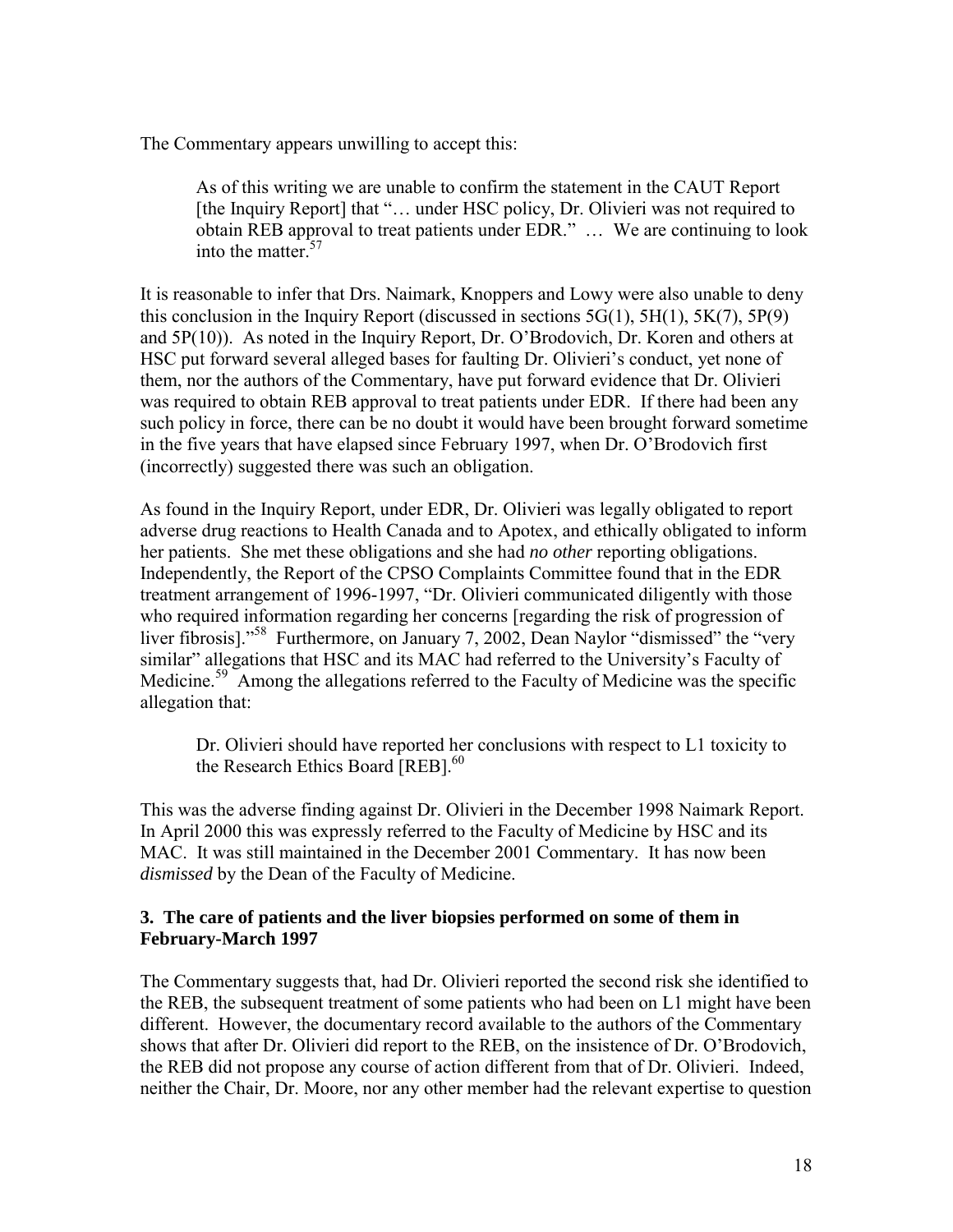Dr. Olivieri's judgment about clinical management of these patients. Nor did the REB feel it necessary to seek independent expert advice – Dr. Olivieri's clinical assessment as an internationally recognized expert was accepted by the REB. Thus, in fact, reporting to the REB made no material difference to the management of patient care.

For reasons that are not explained, the Naimark Commentary goes beyond the Naimark Report and raises explicit questions about the propriety of the liver biopsies performed on some patients after the second risk had been identified, and about administration of the drug L1 in this period. The questions reveal a misunderstanding of the facts and circumstances. The Commentary says:

[T]he issue is … whether the patients who "remained on the study" were exposed to increased frequency of liver biopsies compared to those who did not and whether that exposure continued to be acceptable even though a conclusion had been reached that the drug should not be administered on grounds of toxicity.<sup>61</sup>

Regarding these topics, the Commentary also says:

The CAUT Report [Inquiry Report] correctly points out that the [Naimark] Review did not take a position on the matter. The reason the [Naimark] Review Panel did not do so is that the Review was not intended to adjudicate disputes about specific clinical practices.<sup>62</sup>

In fact, at the time (1997) of these events, there was no medical basis for a "dispute" about these clinical practices and hence no need for "adjudication." The necessity of liver biopsy to guide the therapy of transfusion-dependent thalassemia patients was established in the medical literature. Also, given the possibility of chronic liver toxicity of L1 (progression of hepatic fibrosis) in these patients, it was necessary to assess whether this had occurred, by liver biopsy. The chronic risk of harm to the liver, heart and other organs from iron loading in transfusion-dependent patients in the absence of  $\frac{1}{2}$  iron-chelation therapy was also well documented.<sup>63</sup> Thus both the need for biopsy, and the appropriateness of an orderly transition back to standard therapy were well documented – both of which Dr. Olivieri did. The authors of the Naimark Report and the Naimark Commentary had the same opportunity to review the relevant literature as did the authors of the Inquiry Report. Indeed, because it was clear from the literature that there was no medical basis for a genuine dispute about the appropriateness of her conduct, the Committee of Inquiry reviewed the documentary record to trace the origins of these questions which are, in essence, allegations against Dr. Olivieri.

In the documentary record available both to the Naimark Review and the Committee of Inquiry, these medical questions or "issues" appear first to have been raised by Apotex (see Inquiry Report, section 5Q), specifically the company's Vice-President Dr. Spino who is a pharmacologist. The company had an interest in discrediting the use of liver biopsy, because the two unexpected risks of its drug identified by Dr. Olivieri (loss of sustained efficacy and progression of liver fibrosis) were identified through biopsy data (hepatic iron concentrations and hepatic histology). In a letter to Dr. Naimark dated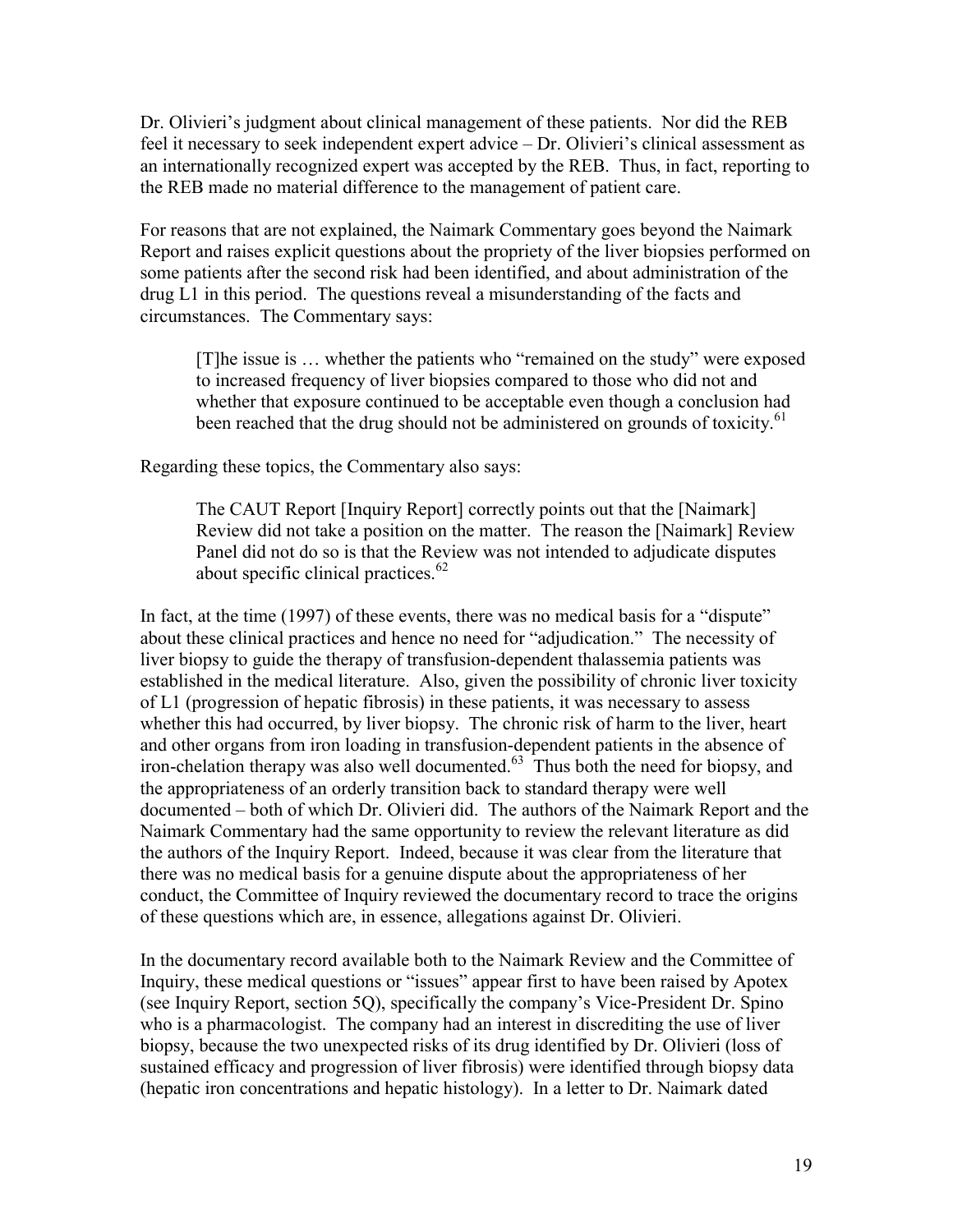November 24, 1998, Apotex Vice-President Dr. Spino outlined these "issues" in terms very similar to those in which they are now put forward in the Naimark Commentary (as quoted above):

We [Apotex] could not understand how Dr. Olivieri could have continued to give a drug, if she believed it to be toxic to patients, in order to collect more hepatic biopsy data.<sup>64</sup>

In fact, the biopsies in question were not done in accordance with any planned monitoring frequency under EDR. They were done because they were necessary to guide future therapy and were clinically indicated. A risk of chronic toxicity had been identified through review of historical data of one group of patients who had been on L1 (those who had been in the long-term trial LA-03). This was the clinical indication to assess the patients who had been in the other trial (LA-01), namely, to determine whether any of them had experienced this adverse effect from L1 treatment. The biopsy results were also necessary in order to determine the future course of therapy for each individual (how soon DFO administration should be commenced and at what dosage level). The Inquiry Report and independently, the CPSO Complaints Committee Report, explain the relevant facts on these two "issues." As stated in the Complaints Committee Report, first:

The [Complaints] Committee is of the opinion that Dr. Olivieri's judgment in advising patients to undergo biopsies was not only reasonable, but commendable in the circumstances.<sup>65</sup>

and second:

The panel [of experts convened by CPSO] concluded that Dr. Olivieri ceased to administer L1 in a timely and expedient way, and in a manner which was in the best interests of her patients. … [T]he risk that the patients were facing … was not one of acute toxicity … . [T]he [CPSO Complaints] Committee is of the opinion that Dr. Olivieri acted reasonably and appropriately in the manner in which she terminated the use of L1 in her patients after learning of the potential toxicity of the drug.  $66$ 

## **G. Exoneration of Dr. Olivieri**

Dr. Olivieri has now been exonerated by the Committee of Inquiry, by the independent panel of experts convened by the CPSO Complaints Committee and the Complaints Committee itself, and by the Dean of the Faculty of Medicine of the University of Toronto. However, the publicity received by the Naimark Report, by the HSC Board's referral of Dr. Olivieri to HSC's disciplinary body (the MAC), and by HSC's referral of Dr. Olivieri to the CPSO Complaints Committee and to the University, has resulted in widespread misunderstandings. Because of this, we summarize here the main points.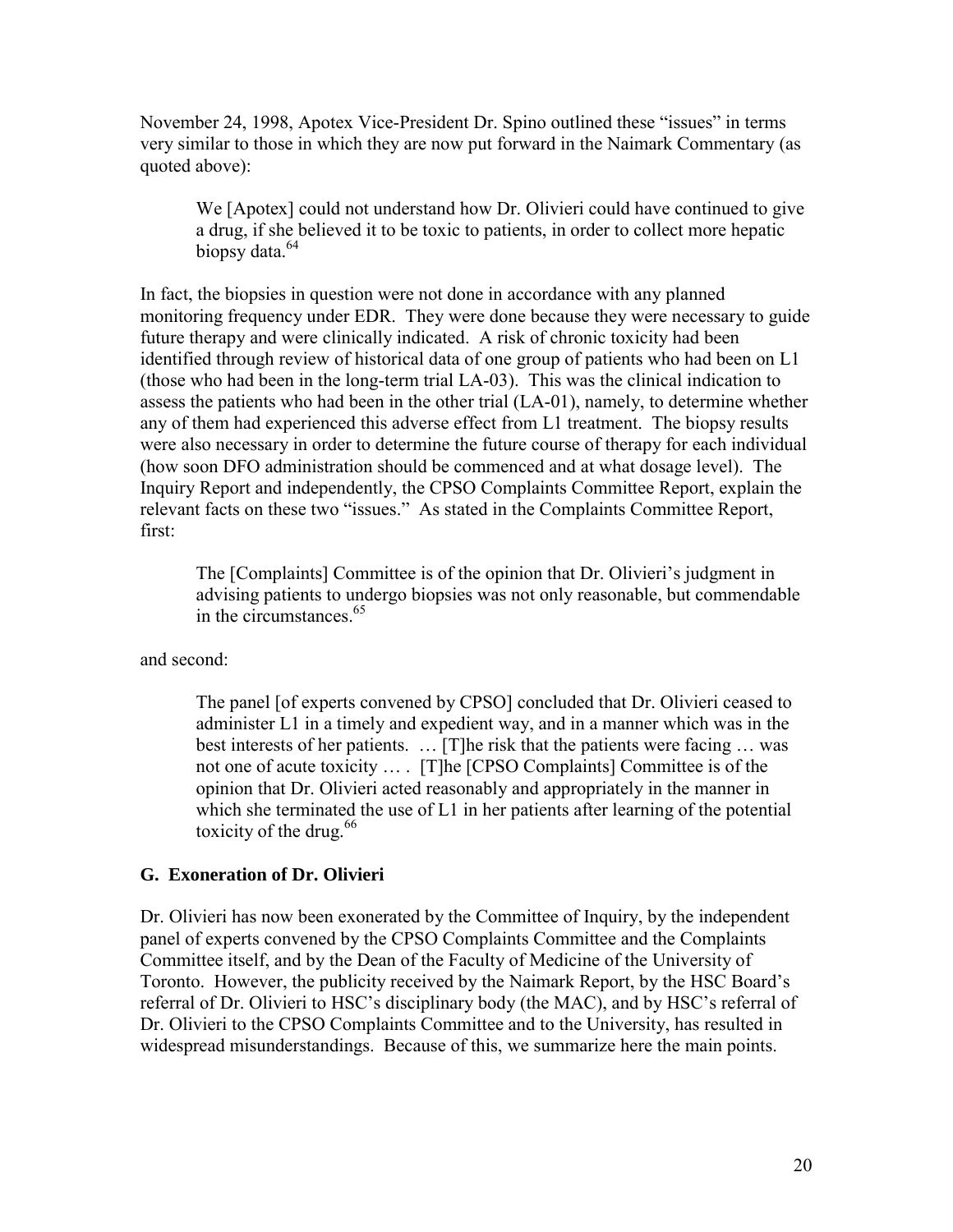- The two Toronto trials of L1 were terminated on May 24, 1996. Thereafter, some patients who did not wish to return to the onerous standard therapy were continued on L1, provided they were still benefiting from it, were informed of and accepted the known risks of L1, and agreed to necessary monitoring of the effects of treatment with this unproven drug. During this treatment period, Apotex was authorized by Health Canada to supply L1 under Emergency Drug Release (EDR).
- There was no policy requiring Dr. Olivieri to seek REB approval for treatment of patients under EDR, and no policy requiring her to inform the REB of the effects of treatment, including any adverse effects identified during EDR treatment.
- During the EDR treatment period in 1996 and 1997, Dr. Olivier's actual reporting obligations were: the legal requirement to report the effects of treatment, including any adverse effects, to Health Canada and to the manufacturer, Apotex; and the ethical requirement to inform patients of any adverse effects.
- In early February 1997, Dr. Olivieri identified a new unexpected adverse effect, progression of liver fibrosis. She then fulfilled all three of her reporting obligations (to patients, to Health Canada and to Apotex) in a timely manner.
- In February 1997, Dr. Olivieri counselled those patients who had been on L1 and who had not recently had a liver biopsy to undergo one. These liver biopsies were clinically indicated. They were not, in the circumstances, a research procedure. Because the patients being treated under EDR were not under REB jurisdiction, and because the biopsy procedure itself was clinically indicated, there was no requirement to seek REB approval for it. Dr. Olivieri's judgment in regard to these biopsies was found by the CPSO Complaints Committee to have been "not only reasonable, but commendable in the circumstances," as cited earlier.
- Dr. Olivieri effected the transfer of patients from L1 to standard therapy "in a timely" and expedient way, and in a manner which was in the best interests of her patients," as the CPSO Complaints Committee also found (cited earlier).
- Dr. Olivieri subsequently published findings on L1 on the basis of data from patients' charts, including data from the biopsies performed on some patients in early 1997. There was no policy requiring her to seek REB permission to publish findings based on review of patients' charts. It is important to note that when the Canadian "Tri-Council Policy Statement: Ethical Conduct of Research Involving Humans" came into force in the following year (1998), new reporting requirements were imposed on researchers in all universities and affiliated hospitals which receive funding from the federal granting councils. For, instance, chart review research henceforth required REB approval. However, such requirements cannot be imposed retroactively, and so it is clear that the REB did not have jurisdiction over the chart review, and clear that Dr. Olivieri did not fail in any obligation with respect to the REB in this matter.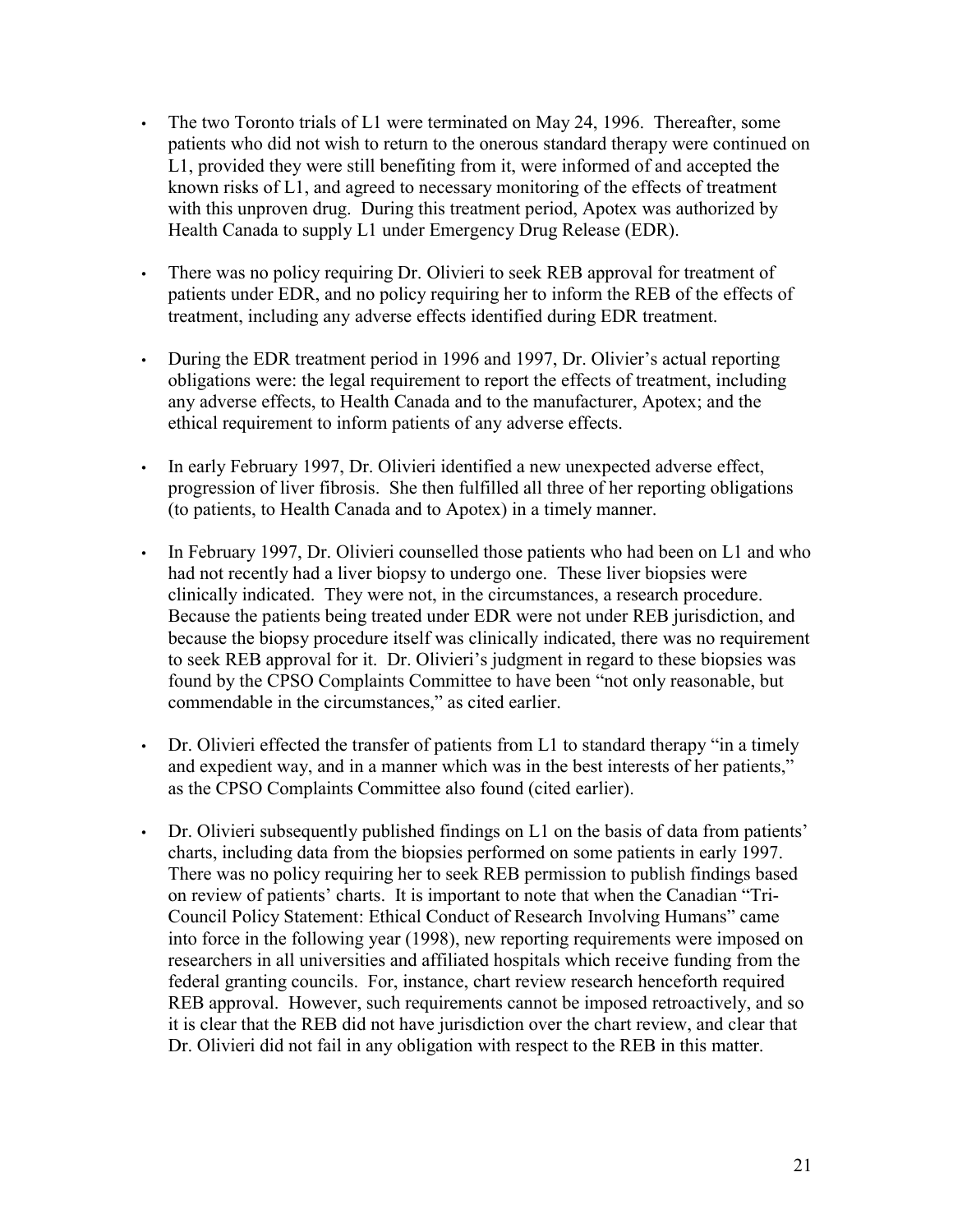• When Dr. Olivieri did inform the REB of the new risk and of her clinical actions, because Dr. O'Brodovich insisted she do so and not because any policy required this, there was *no material difference* in the subsequent care of patients.

# **H. Findings and Conclusions**

1. The Appeal Board Report confirmed the gravity of the misconduct by Dr. Koren in the matter of the anonymous letters, and noted that such misconduct by a physician is a matter of public interest requiring referral to the CPSO Discipline Committee. The Appeal Board Report directed the CPSO Complaints Committee to refer Dr. Koren to the CPSO Discipline Committee in the matter of the anonymous letters, and to investigate complaints of other alleged misconduct by Dr. Koren that had been lodged with the Complaints Committee but which it had not investigated.

2. The December 2001 Report of the CPSO Complaints Committee concluded that all "questions" regarding Dr. Olivieri's conduct referred to CPSO by HSC and its MAC were unfounded. It independently confirms the findings of the October 2001 Inquiry Report on all matters they both considered.

3. In January 2002, Dean Naylor dismissed all allegations referred to the University's Faculty of Medicine by HSC and its MAC. The Dean's decision was contingent on and followed the CPSO Complaints Committee Report. The allegations he dismissed included the allegation that, "Dr. Olivieri should have reported her conclusions with respect to L1 toxicity to the Research Ethics Board." This allegation, now dismissed, was the adverse conclusion against Dr. Olivieri in the December 1998 Naimark Report, that was repeated in the December 2001 Naimark Commentary.

4. The Naimark Commentary on the Inquiry Report contains incorrect conclusions on central matters of the L1 controversy, including those pertaining to the conduct of Dr. Olivieri.

The Naimark Commentary goes beyond the original Naimark Report in discussing topics that were central to allegations Apotex made against Dr. Olivieri in 1998, central to allegations Drs. Koren and O'Brodovich made to the MAC in 1999, and central to allegations HSC and its MAC referred to CPSO in 2000. These concern management of the care of patients who had continued on the iron chelation drug deferiprone (L1) under EDR after the drug manufacturer Apotex had terminated the Toronto L1 trials in May 1996. Specifically, these allegations were: that liver biopsies performed on some of these patients in February and March 1997 were not necessary and were done for research purposes; and that the transfer of patients from L1 treatment to standard therapy was not effected in a timely manner. The discussion of these matters in the Naimark Commentary indicates that its authors have seriously misunderstood important matters – matters that were in fact clearly explained in HSC documents available to the Naimark Review and in the relevant medical literature. These biopsies were clinically indicated and patients were transferred to standard therapy in a timely way.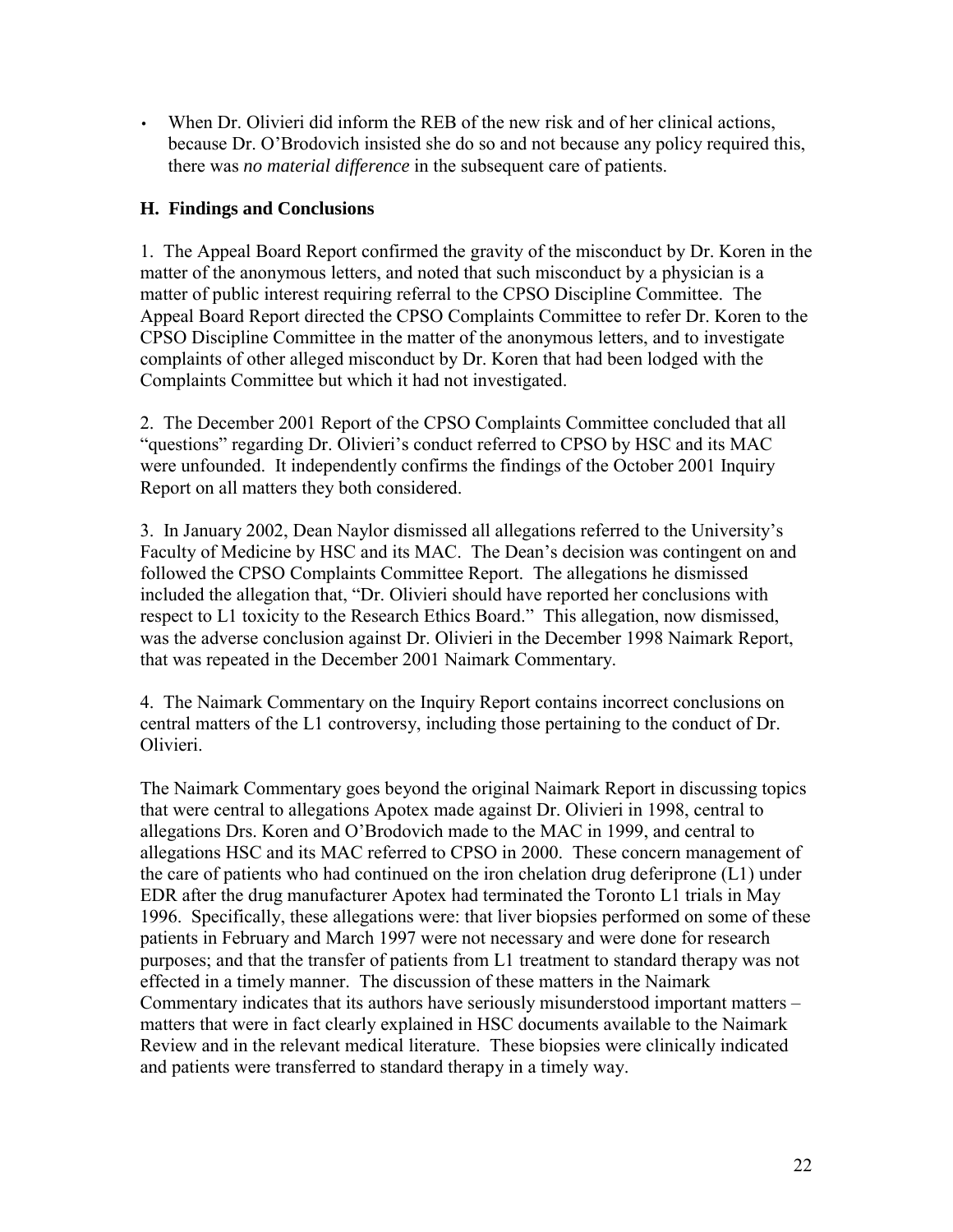The Naimark Commentary contains no evidence that contradicts any material aspect of the Inquiry Report.

5. Dr. Olivieri has been exonerated by the Committee of Inquiry (October 26, 2001), by the independent panel of experts convened by the CPSO Complaints Committee and the Complaints Committee itself (December 19, 2001), and by the Dean of the Faculty of Medicine of the University of Toronto (January 7, 2002).

See also the news article on this Report of the Appeal and Review Board in the *National Post*, November 22, 2001.

<sup>3</sup> CPSO "Complaints Committee Decision and Reasons" issued December 19, 2001, available on the CAUT website, [www.caut.ca](http://www.caut.ca)

<sup>4</sup> Letter, D. Naylor to N. Olivieri, issued January 7, 2001 by e-mail at 11:55 PM

<sup>5</sup> A. Naimark, B.M. Knoppers and F.H. Lowy, "Commentary on selected aspects of the Report of the CAUT Committee of Inquiry on the Case Involving Dr. Nancy Olivieri, the Hospital for Sick Children, the University of Toronto, and Apotex Inc.," December 2001, HSC website, [www.sickkids.on.ca/mediaroom/CAUTfinal2ed.pdf](http://www.sickkids.on.ca/mediaroom/CAUTfinal2ed.pdf)

6 Appeal Board Report, pages 4, 5

<sup>7</sup> Appeal Board Report, page 11

8 Appeal Board Report, pages 11, 12

<sup>9</sup> Appeal Board Report, page 11

<sup>10</sup> Appeal Board Report, page 12

<sup>11</sup> Letter, L. Becker (Chair of HSC MAC) to Complaints Committee, CPSO, May 2, 2000

<sup>12</sup> CPSO "Complaints Committee Decision and Reasons" issued December 19, 2001, page 16

<sup>13</sup> CPSO "Complaints Committee Decision and Reasons" issued December 19, 2001, page 16

- <sup>14</sup> CPSO "Complaints Committee Decision and Reasons" issued December 19, 2001, page 16
- <sup>15</sup> CPSO "Complaints Committee Decision and Reasons" issued December 19, 2001, page 16

<sup>16</sup> CPSO "Complaints Committee Decision and Reasons" issued December 19, 2001, page 17

 1 J. Thompson, P. Baird and J. Downie, *Report of the Committee of Inquiry on the Case Involving Dr. Nancy Olivieri, the Hospital for Sick Children, the University of Toronto, and Apotex Inc*., co-published by the Canadian Association of University Teachers and James Lorimer & Company, Toronto, 2001, and available in electronic form at [www.dal.ca/committeeofinquiry](http://www.dal.ca/committeeofinquiry)

 $2$  Health Professions Appeal and Review Board of Ontario, "Decision and Reasons" dated October 11, 2001 "Regarding a Request to Review a Decision of the Complaints Committee of the College of Physicians and Surgeons of Ontario," "Concerning a Complaint Filed with the College" by Drs. Helen Chan, Peter Durie and Brenda Gallie, "Regarding the Member [of CPSO] Gideon Koren, MD."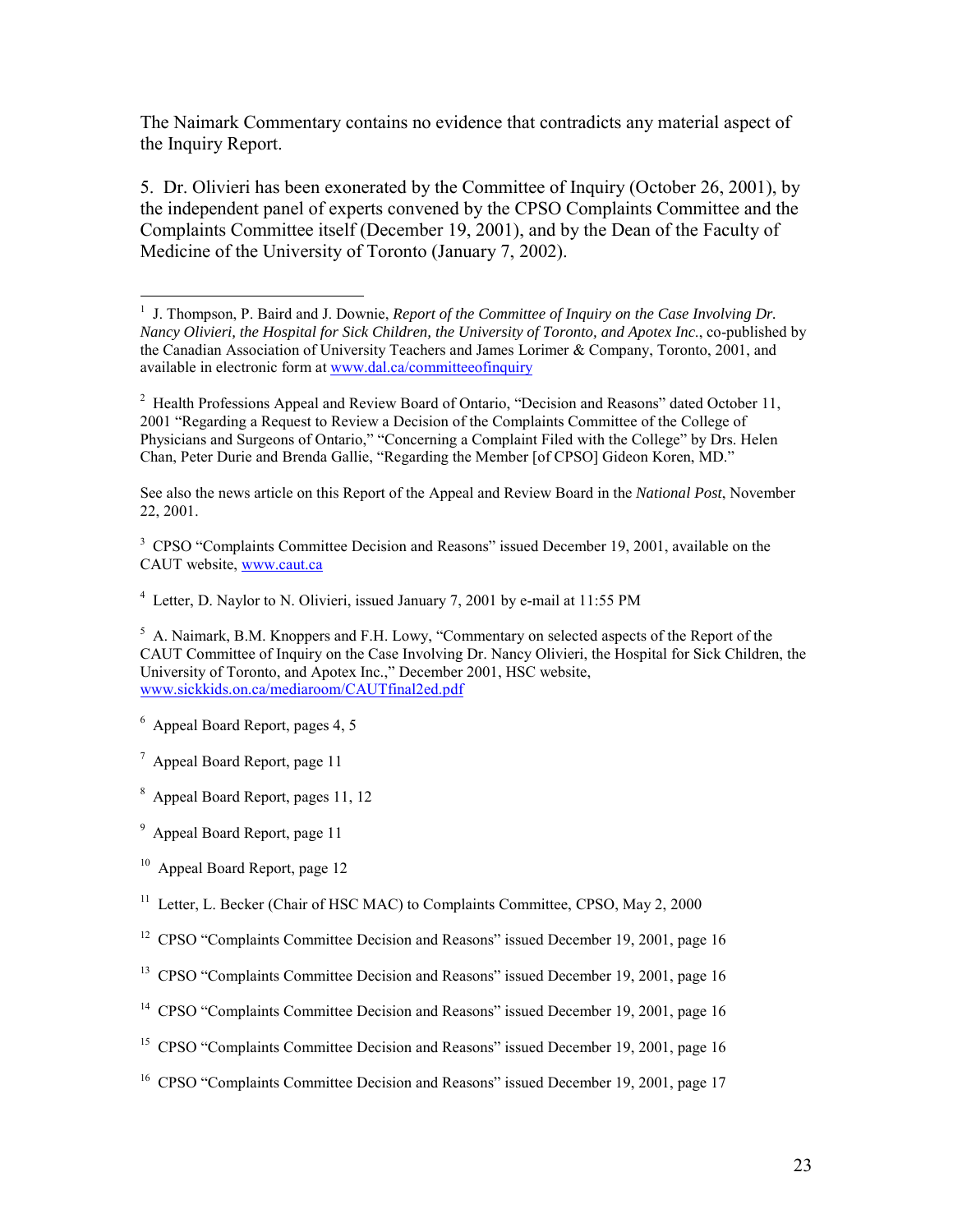$17$  CPSO "Complaints Committee Decision and Reasons" issued December 19, 2001, page 17

<sup>18</sup> CPSO "Complaints Committee Decision and Reasons" issued December 19, 2001, page 17

<sup>19</sup> CPSO "Complaints Committee Decision and Reasons" issued December 19, 2001, page 17

<sup>20</sup> CPSO "Complaints Committee Decision and Reasons" issued December 19, 2001, page 17

 $21$  News article, Toronto Star, December 28, 2001

<sup>22</sup> Letter, D. Naylor to N. Olivieri, January 7, 2002

 $23$  Letter, D. Naylor to N. Olivieri, January 7, 2002

24 Article in University of Toronto *Bulletin*, January 14, 2002, page 3

<sup>25</sup> Naimark Report, December 1998, page  $1 -$  the quotation is from the HSC Board resolution of September 8, 1998, setting out "the mandate" of the Naimark Review

<sup>26</sup> Letter, M. Spino to A. Naimark, September 24, 1998

 $27$  A. Naimark, B.M. Knoppers and F.H. Lowy, "Commentary" on the Inquiry Report, December 2001. page 23, HSC website

 $28$  A. Naimark, B.M. Knoppers and F.H. Lowy, "Commentary" on the Inquiry Report, December 2001, page 16, HSC website

<sup>29</sup> A. Naimark, B.M. Knoppers and F.H. Lowy, "Commentary" on the Inquiry Report, December 2001. page 23, HSC website

<sup>30</sup> A. Naimark, B.M. Knoppers and F.H. Lowy, "Commentary" on the Inquiry Report, December 2001. page 21, HSC website

 $31$  A. Naimark, B.M. Knoppers and F.H. Lowy, "Commentary" on the Inquiry Report, December 2001, page 22, HSC website,

 $32$  Naimark Report, published by HSC December 9, 1998, page 20

<sup>33</sup> memo, M. Spino (Apotex) to M. Woloski and other Apotex staff, June 25, 1994

<sup>34</sup> Letter, R.A. McClelland to the Scientific Review Committee, Medical Research Council of Canada, September 10, 1988

<sup>35</sup> Inquiry Report, page 448

<sup>36</sup> Apotex Research Inc., "Clinical Summary – LA-03" submitted to Health Canada, January 26, 1998, page 2.

Dr. Olivieri's preclinical New Drug Submission to the Health Protection Branch (HPB) of Health and Welfare Canada for the pilot study of L1 (that after 1993 became the LA-03 trial) had "control number 8HP882162." (See, for instance, the letter, D. Cook (HPB) to N. Olivieri, March 26, 1991.)

<sup>37</sup> Inquiry Report, page 103-104, citing REB approved protocol from 1990

<sup>38</sup> Memo, M. Spino to M. Woloski et al., June 25, 1994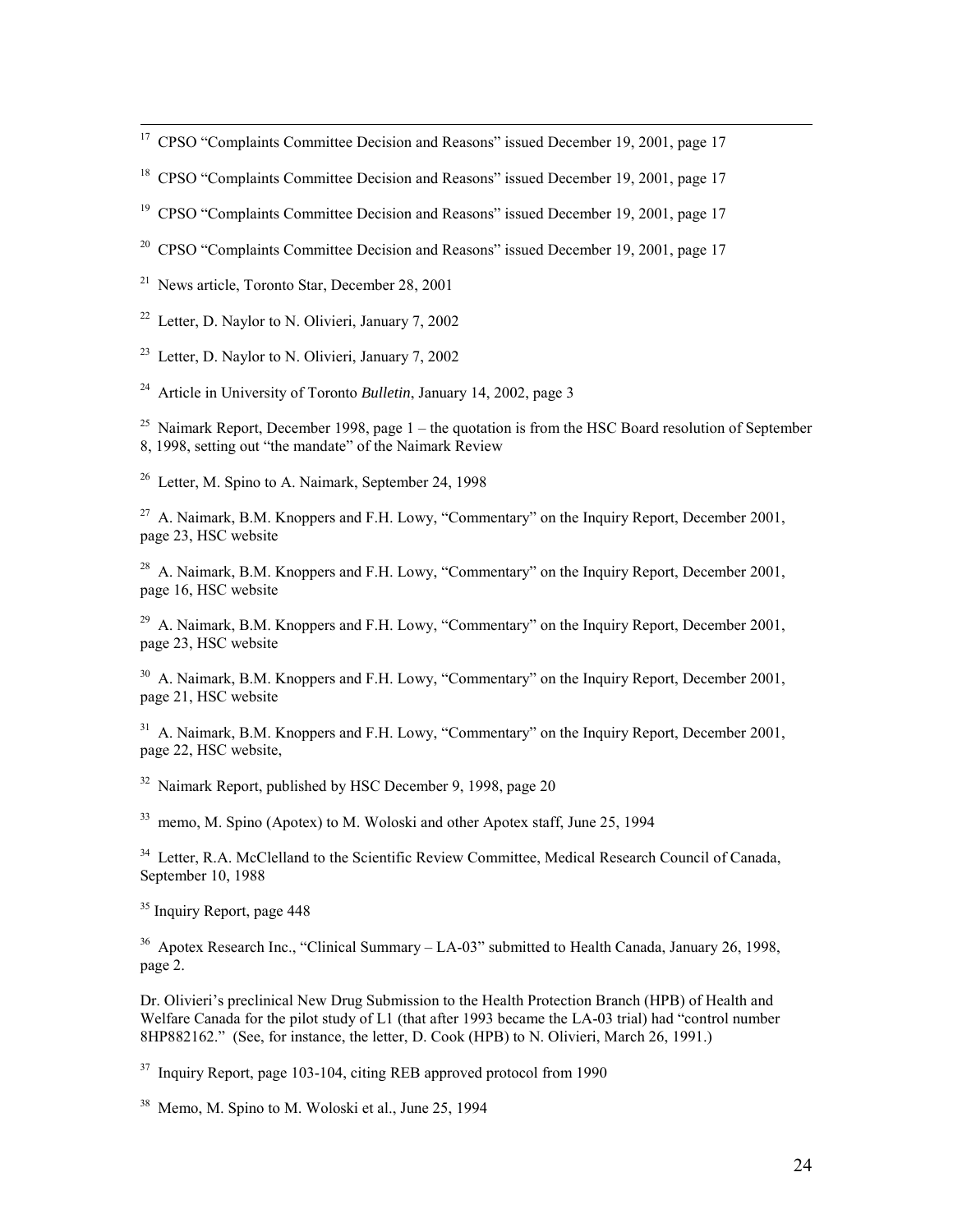<sup>39</sup> A two-page (undated) Rh Pharmaceuticals Inc. summary of the nature and purpose of the LA-03 trial, appended to the September 27, 1995 LA-03 protocol

<sup>40</sup> LA-03 trial protocol, "Protocol Modification #2," dated September 27, 1995, original version dated March 1991, with " Protocol Modification # 1" dated October 1993, page 5

<sup>41</sup> "Drug Directorate Guidelines" on "Conduct of Clinical Investigations," Health and Welfare Canada, 1989, page 11

<sup>42</sup> "Drug Directorate Guidelines" on "Conduct of Clinical Investigations," Health and Welfare Canada, 1989, page 1

<sup>43</sup> Letter, M. Spino to N. Olivieri and G. Koren, May 24, 1996

 $\overline{a}$ 

<sup>44</sup> Letter, N. Olivieri and G. Koren to R. Haslam, with copies to other hospital and university administrators, May 25, 1996

45 E-mail, A. Aberman to P. Durie et al., August 30, 1998, summarizing results of A. Aberman's mediation meeting on June 7, 1996 involving the investigators and Apotex

46 E-mail, A. Aberman to P. Durie et al., August 30, 1998, summarizing results of A. Aberman's mediation meeting on June 7, 1996 involving the investigators and Apotex

 $47$  Trial termination report to REB signed by N. Olivieri and M. Freedman – signed by Olivieri on July 20, 1996 and by Freedman on July 25, 1996, stamped as received by the REB on August 1, 1996

<sup>48</sup> Trial termination report to REB signed by N. Olivieri and M. Freedman – signed by Olivieri on July 21, 1996 and by Freedman on July 25, 1996, stamped as received by the REB on August 1, 1996

 $49$  Naimark Report, published by HSC December 9, 1998, pages 30, 35 and 135 (the quotation is from page) 135)

<sup>50</sup> Letter, A. Moore to H. O'Brodovich, February 27, 1997 (see Inquiry Report, section 5K(7) for discussion)

<sup>51</sup> A. Naimark, B.M. Knoppers and F.H. Lowy, "Commentary" on the Inquiry Report, December 2001, page 21, HSC website

 $52$  "Drug Directorate Guidelines" on "Conduct of Clinical Investigations," Health and Welfare Canada, 1989, page 19

53 LA-03 trial protocol, dated September 27, 1995

<sup>54</sup> A. Naimark, B.M. Knoppers and F.H. Lowy, "Commentary" on the Inquiry Report, December 2001, page 21, HSC website

<sup>55</sup> See Inquiry Report, sections  $5G(1)$  and  $5H(1)$ , and the letter cited therein from M. Woolcock (Apotex) to N. Olivieri, dated June 27, 1996 confirming that Health Canada had authorized Apotex to provide L1 under EDR, and noting Dr. Olivieri's reporting obligations to Health Canada and Apotex on the results of treatment.

<sup>56</sup> Inquiry Report, section 5P(9)), quoting from a chapter written by Dr. Gideon Koren in the "Textbook on Ethics in Pediatric Research" he edited, published by Krieger Publishing Co., Malabar, Florida 1993).